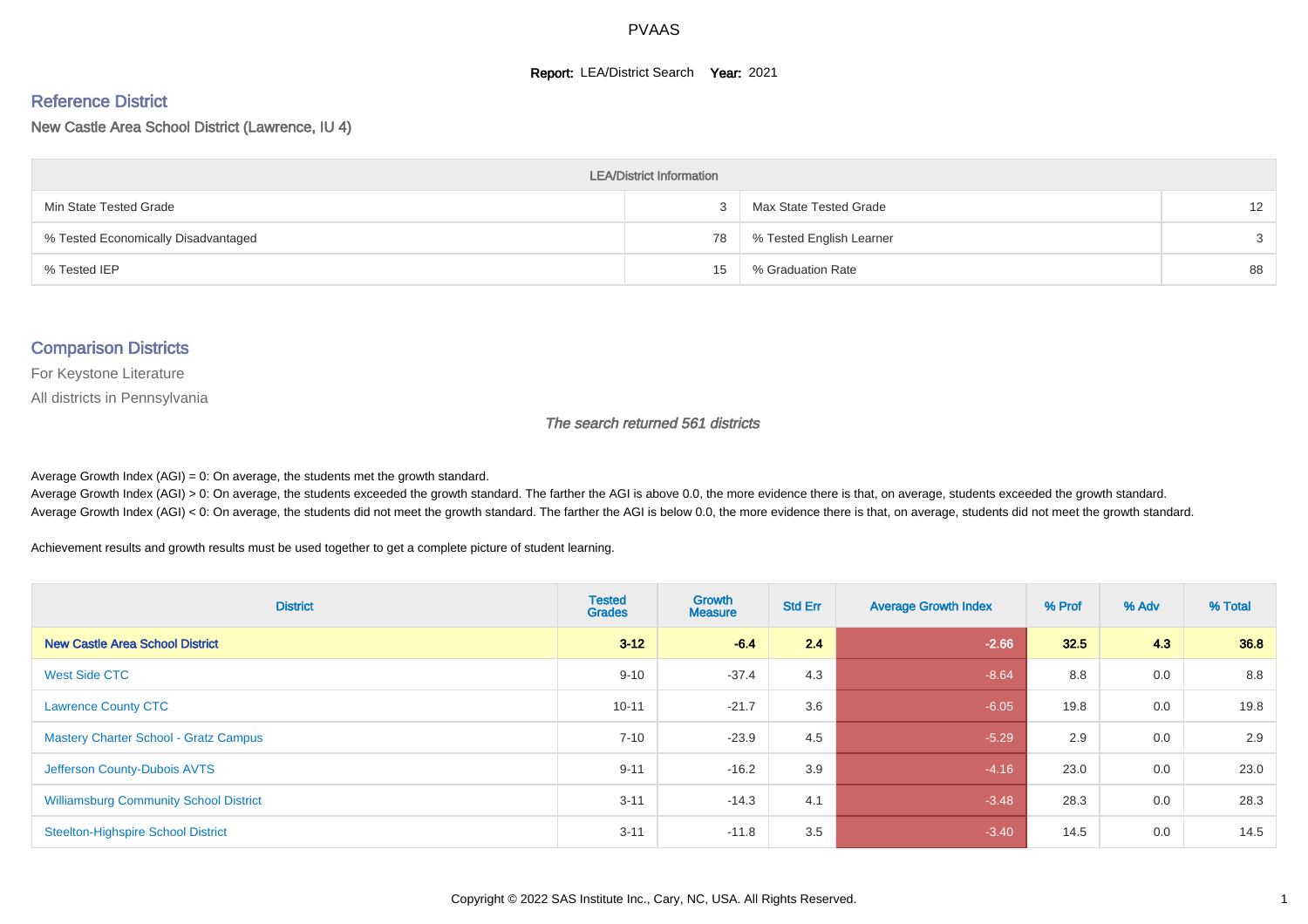| <b>District</b>                                                       | <b>Tested</b><br><b>Grades</b> | <b>Growth</b><br><b>Measure</b> | <b>Std Err</b> | <b>Average Growth Index</b> | % Prof | % Adv   | % Total |
|-----------------------------------------------------------------------|--------------------------------|---------------------------------|----------------|-----------------------------|--------|---------|---------|
| <b>New Castle Area School District</b>                                | $3 - 12$                       | $-6.4$                          | 2.4            | $-2.66$                     | 32.5   | 4.3     | 36.8    |
| Maritime Academy Charter School                                       | $3 - 10$                       | $-11.4$                         | $3.5\,$        | $-3.29$                     | 15.2   | 0.0     | 15.2    |
| <b>Propel Charter School-Homestead</b>                                | $3 - 11$                       | $-11.7$                         | 4.1            | $-2.84$                     | 15.9   | 0.0     | 15.9    |
| <b>Northern Potter School District</b>                                | $3 - 12$                       | $-13.1$                         | 4.6            | $-2.84$                     | 37.5   | 0.0     | 37.5    |
| <b>Propel Charter School-Montour</b>                                  | $3 - 10$                       | $-10.7$                         | 3.9            | $-2.71$                     | 13.7   | 0.0     | 13.7    |
| South Allegheny School District                                       | $3 - 11$                       | $-8.8$                          | 3.2            | $-2.70$                     | 40.5   | 0.0     | 40.5    |
| <b>Sugar Valley Rural Charter School</b>                              | $3 - 11$                       | $-11.0$                         | 4.5            | $-2.46$                     | 14.9   | 0.0     | 14.9    |
| <b>Innovative Arts Academy Charter School</b>                         | $6 - 11$                       | $-9.1$                          | 3.7            | $-2.44$                     | 9.5    | 0.0     | 9.5     |
| <b>Farrell Area School District</b>                                   | $3 - 11$                       | $-10.4$                         | 4.3            | $-2.41$                     | 19.0   | 0.0     | 19.0    |
| <b>Universal Audenried Charter School</b>                             | $9 - 11$                       | $-5.8$                          | 2.4            | $-2.40$                     | 14.6   | 0.0     | 14.6    |
| La Academia Partnership Charter School                                | $6 - 11$                       | $-11.0$                         | 4.7            | $-2.34$                     | 6.8    | 0.0     | 6.8     |
| Salisbury-Elk Lick School District                                    | $3 - 11$                       | $-13.5$                         | 5.9            | $-2.30$                     | 27.8   | 0.0     | 27.8    |
| <b>Keystone Education Center Charter School</b>                       | $3-12$                         | $-12.9$                         | 5.9            | $-2.19$                     | 28.0   | 0.0     | 28.0    |
| <b>Aliquippa School District</b>                                      | $3 - 11$                       | $-9.0$                          | 4.2            | $-2.14$                     | 11.0   | 0.0     | 11.0    |
| <b>Williams Valley School District</b>                                | $3 - 11$                       | $-7.3$                          | 3.4            | $-2.13$                     | 23.2   | 0.0     | 23.2    |
| <b>Moshannon Valley School District</b>                               | $3 - 10$                       | $-7.0$                          | 3.4            | $-2.01$                     | 48.5   | $0.0\,$ | 48.5    |
| The New Academy Charter School                                        | $8 - 11$                       | $-10.4$                         | 5.2            | $-2.00$                     | 0.0    | 0.0     | 0.0     |
| <b>Forest City Regional School District</b>                           | $3 - 12$                       | $-6.0$                          | 3.0            | $-1.96$                     | 44.1   | 0.0     | 44.1    |
| <b>Mount Pleasant Area School District</b>                            | $3 - 11$                       | $-5.0$                          | 2.6            | $-1.93$                     | 52.6   | 0.0     | 52.6    |
| Perseus House Charter School Of Excellence                            | $6 - 11$                       | $-5.2$                          | 3.0            | $-1.72$                     | 16.5   | 0.0     | 16.5    |
| Preparatory Charter School Of Mathematics, Science, Tech, And Careers | $9 - 10$                       | $-4.0$                          | 2.5            | $-1.59$                     | 15.0   | 0.0     | 15.0    |
| <b>Ferndale Area School District</b>                                  | $3 - 10$                       | $-5.8$                          | 4.3            | $-1.33$                     | 40.0   | 0.0     | 40.0    |
| <b>Shade-Central City School District</b>                             | $3 - 11$                       | $-5.9$                          | 4.6            | $-1.28$                     | 27.8   | 0.0     | 27.8    |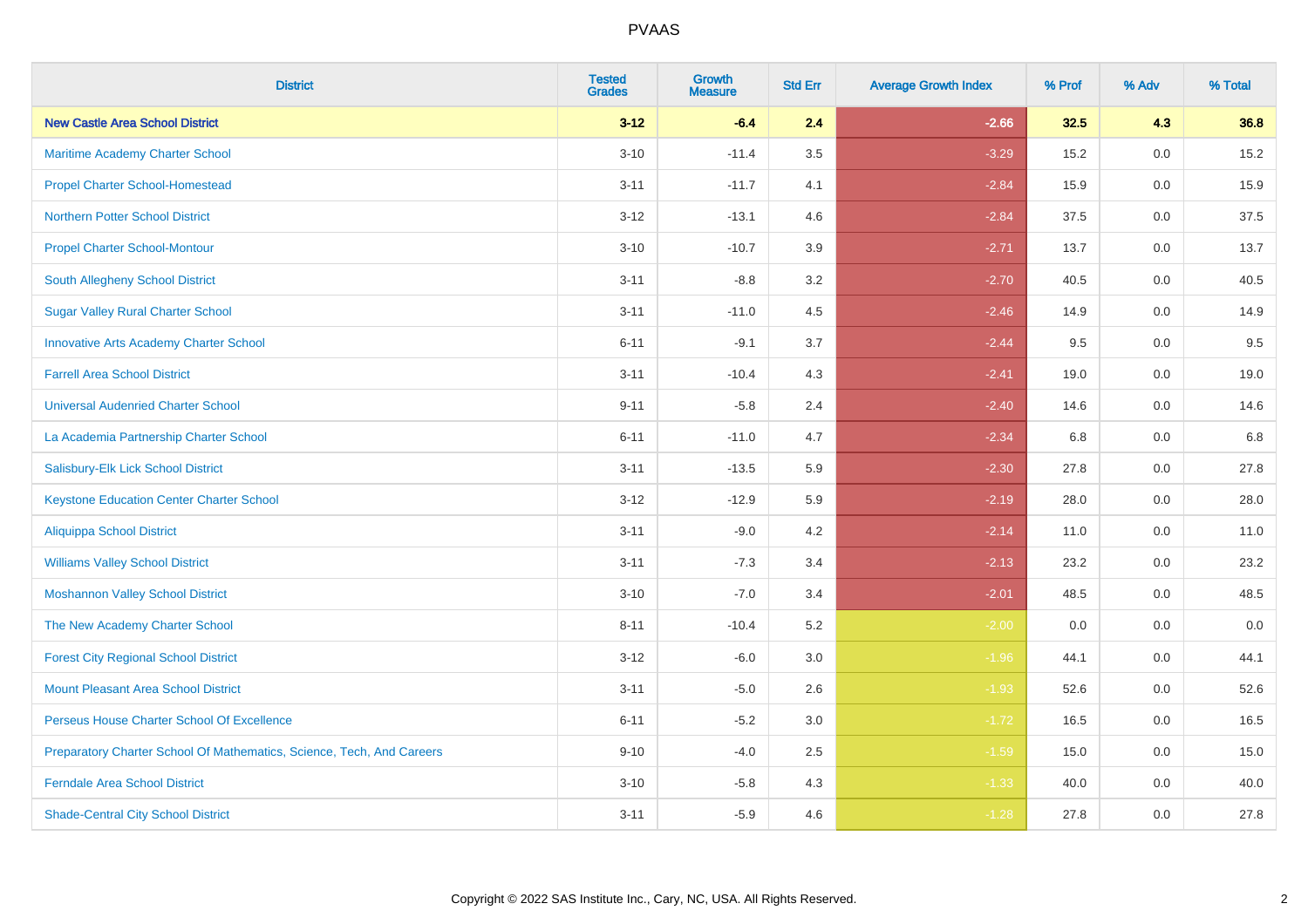| <b>District</b>                                         | <b>Tested</b><br><b>Grades</b> | <b>Growth</b><br><b>Measure</b> | <b>Std Err</b> | <b>Average Growth Index</b> | % Prof | % Adv   | % Total |
|---------------------------------------------------------|--------------------------------|---------------------------------|----------------|-----------------------------|--------|---------|---------|
| <b>New Castle Area School District</b>                  | $3 - 12$                       | $-6.4$                          | 2.4            | $-2.66$                     | 32.5   | 4.3     | 36.8    |
| <b>Greater Johnstown School District</b>                | $3 - 11$                       | $-3.1$                          | 2.6            | $-1.19$                     | 26.1   | $0.0\,$ | 26.1    |
| Imhotep Institute Charter High School                   | $9 - 11$                       | $-5.3$                          | 5.8            | $-0.92$                     | 25.0   | 0.0     | 25.0    |
| Center For Student Learning Charter School At Pennsbury | $6 - 12$                       | $-2.9$                          | 6.1            | $-0.47$                     | 42.9   | 0.0     | 42.9    |
| Hope For Hyndman Charter School                         | $3 - 11$                       | $-2.0$                          | 6.1            | $-0.32$                     | 33.3   | 0.0     | 33.3    |
| Philadelphia Electrical & Tech Charter High School      | $10 - 10$                      | $-0.5$                          | 2.9            | $-0.15$                     | 8.8    | 0.0     | 8.8     |
| <b>Mastery Charter School - Thomas Campus</b>           | $3 - 10$                       | 2.1                             | 6.2            | 0.33                        | 28.6   | 0.0     | 28.6    |
| <b>Mastery Charter High School-Lenfest Campus</b>       | $7 - 11$                       | 2.5                             | 5.7            | 0.43                        | 40.0   | 0.0     | 40.0    |
| <b>Union Area School District</b>                       | $3 - 11$                       | 1.9                             | 4.3            | 0.44                        | 61.5   | 0.0     | 61.5    |
| <b>Commodore Perry School District</b>                  | $3 - 11$                       | 3.2                             | 5.5            | 0.58                        | 58.3   | 0.0     | 58.3    |
| Urban Pathways 6-12 Charter School                      | $6 - 11$                       | 4.8                             | 6.4            | 0.75                        | 28.6   | 0.0     | 28.6    |
| <b>Clairton City School District</b>                    | $3 - 11$                       | 3.5                             | 3.7            | 0.95                        | 13.4   | 0.0     | 13.4    |
| Lehigh Career & Technical Institute                     | $10 - 12$                      | 5.6                             | 5.6            | 0.99                        | 78.3   | 0.0     | 78.3    |
| <b>Mastery Charter School - Pickett Campus</b>          | $6 - 10$                       | 5.6                             | 5.7            | 1.00                        | 27.8   | 0.0     | 27.8    |
| <b>Esperanza Cyber Charter School</b>                   | $3 - 11$                       | 7.1                             | 6.1            | 1.16                        | 9.1    | 0.0     | 9.1     |
| <b>York Academy Regional Charter School</b>             | $3 - 11$                       | 9.0                             | 5.0            | 1.79                        | 55.2   | $0.0\,$ | 55.2    |
| <b>Sto-Rox School District</b>                          | $3 - 10$                       | 6.6                             | 3.7            | 1.80                        | 13.4   | 0.0     | 13.4    |
| <b>Blacklick Valley School District</b>                 | $3 - 11$                       | 8.0                             | 4.3            | 1.85                        | 34.1   | 0.0     | 34.1    |
| <b>Chester Charter Scholars Academy Charter School</b>  | $3 - 12$                       | 8.4                             | 4.1            | 2.03                        | 23.4   | 0.0     | 23.4    |
| Lincoln Leadership Academy Charter School               | $3 - 12$                       | 14.2                            | 6.4            | 2.22                        | 23.5   | 0.0     | 23.5    |
| People For People Charter School                        | $3 - 12$                       | 13.3                            | 5.5            | 2.43                        | 13.5   | 0.0     | 13.5    |
| <b>Belmont Charter School</b>                           | $3 - 10$                       | 16.0                            | 6.5            | 2.45                        | 64.3   | 0.0     | 64.3    |
| Multicultural Academy Charter School                    | $9 - 11$                       | 9.5                             | 3.5            | 2.69                        | 22.0   | 0.0     | 22.0    |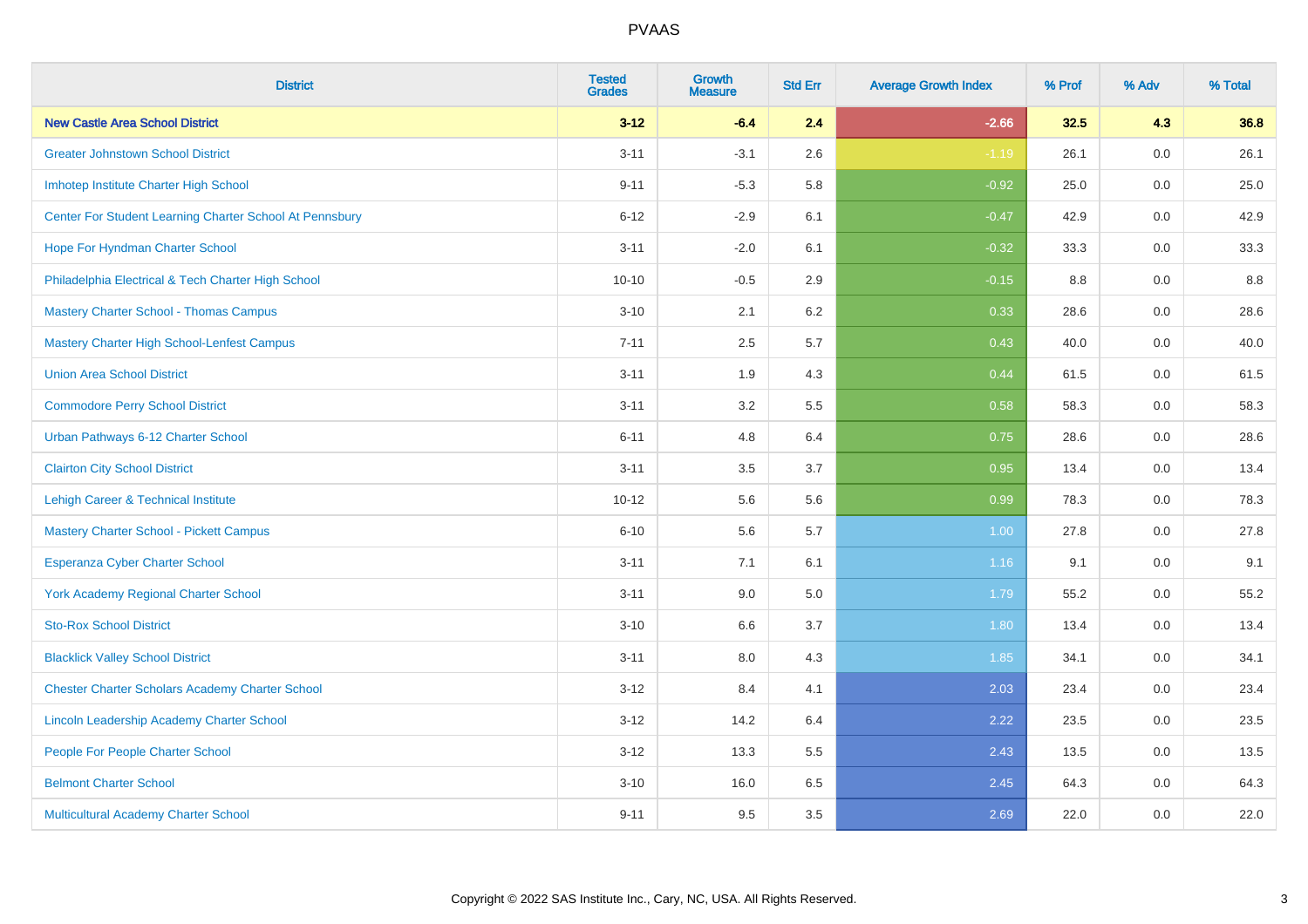| <b>District</b>                                  | <b>Tested</b><br><b>Grades</b> | <b>Growth</b><br><b>Measure</b> | <b>Std Err</b> | <b>Average Growth Index</b> | % Prof | % Adv | % Total |
|--------------------------------------------------|--------------------------------|---------------------------------|----------------|-----------------------------|--------|-------|---------|
| <b>New Castle Area School District</b>           | $3 - 12$                       | $-6.4$                          | 2.4            | $-2.66$                     | 32.5   | 4.3   | 36.8    |
| <b>York City School District</b>                 | $3 - 12$                       | $-28.9$                         | 2.1            | $-13.59$                    | 6.0    | 0.3   | $6.2\,$ |
| Dr Robert Ketterer Charter School Inc            | $6 - 12$                       | 10.1                            | 5.0            | 2.04                        | 14.9   | 0.4   | 15.3    |
| <b>Harrisburg City School District</b>           | $3 - 11$                       | $-0.4$                          | 2.1            | $-0.19$                     | 15.1   | 0.4   | 15.5    |
| <b>Columbia-Montour AVTS</b>                     | $9 - 10$                       | $-12.5$                         | 3.0            | $-4.16$                     | 22.3   | 0.6   | 22.9    |
| Esperanza Academy Charter School                 | $4 - 11$                       | 4.0                             | 2.5            | 1.61                        | 32.4   | 0.7   | 33.1    |
| Penn Hills School District                       | $3 - 11$                       | $-7.6$                          | 2.6            | $-2.94$                     | 33.1   | 0.7   | 33.8    |
| <b>Chester-Upland School District</b>            | $3 - 11$                       | $-0.3$                          | 2.7            | $-0.09$                     | 13.8   | 0.8   | 14.6    |
| Community Academy Of Philadelphia Charter School | $3 - 11$                       | 5.8                             | 2.7            | 2.12                        | 26.7   | 0.9   | 27.6    |
| <b>Tech Freire Charter School</b>                | $9 - 11$                       | 9.3                             | 2.9            | 3.26                        | 18.0   | 1.1   | 19.1    |
| <b>Marion Center Area School District</b>        | $3 - 10$                       | $-12.0$                         | 3.1            | $-3.87$                     | 33.7   | 1.1   | 34.8    |
| <b>Pottstown School District</b>                 | $3 - 12$                       | $-4.0$                          | 2.4            | $-1.68$                     | 29.8   | 1.2   | 31.0    |
| <b>Carbon Career &amp; Technical Institute</b>   | $9 - 11$                       | $-5.7$                          | 3.6            | $-1.59$                     | 34.5   | 1.2   | 35.7    |
| Northern Tioga School District                   | $3 - 12$                       | $-7.5$                          | 2.8            | $-2.64$                     | 54.0   | 1.2   | 55.2    |
| <b>Bristol Borough School District</b>           | $3 - 12$                       | $-4.3$                          | 3.4            | $-1.27$                     | 39.7   | 1.3   | 41.0    |
| <b>Rochester Area School District</b>            | $3 - 11$                       | $-13.2$                         | 4.6            | $-2.89$                     | 19.5   | 1.3   | 20.8    |
| <b>Everett Area School District</b>              | $3 - 11$                       | 5.0                             | 3.4            | 1.47                        | 60.5   | 1.3   | 61.8    |
| <b>Carmichaels Area School District</b>          | $3 - 10$                       | $-9.3$                          | 3.3            | $-2.81$                     | 35.1   | 1.4   | 36.5    |
| <b>Bethlehem-Center School District</b>          | $3 - 10$                       | 8.1                             | 3.3            | 2.46                        | 35.1   | 1.4   | 36.5    |
| <b>Burgettstown Area School District</b>         | $3 - 11$                       | $-2.1$                          | 3.4            | $-0.62$                     | 50.0   | 1.4   | 51.4    |
| <b>KIPP Dubois Charter School</b>                | $9 - 10$                       | 4.7                             | 3.3            | 1.40                        | 31.0   | 1.4   | 32.4    |
| Lackawanna Trail School District                 | $3 - 10$                       | $-21.7$                         | 3.5            | $-6.20$                     | 38.5   | 1.5   | 40.0    |
| <b>Cornell School District</b>                   | $3 - 11$                       | $-1.6$                          | 5.0            | $-0.32$                     | 33.8   | 1.5   | 35.4    |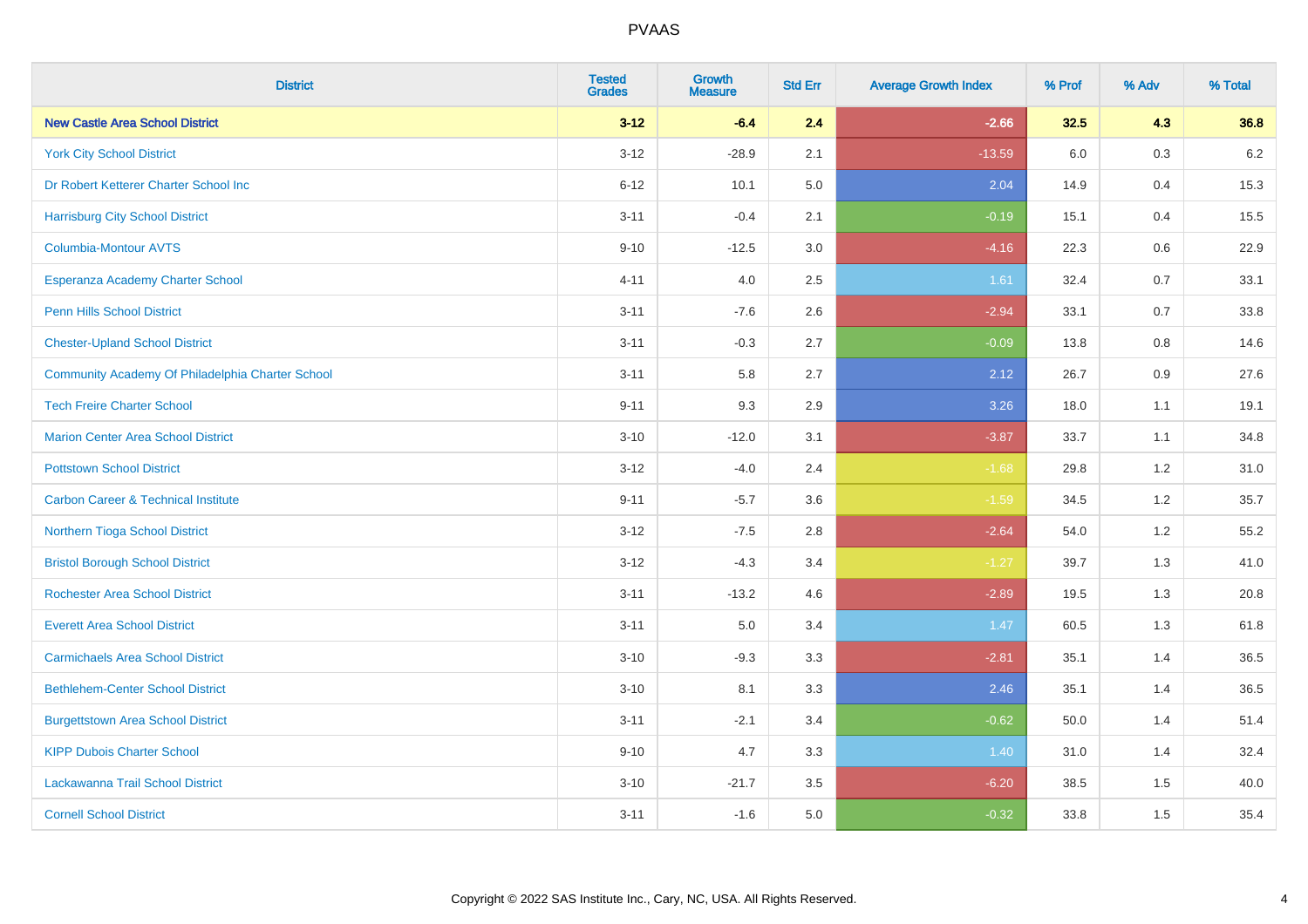| <b>District</b>                                   | <b>Tested</b><br><b>Grades</b> | <b>Growth</b><br><b>Measure</b> | <b>Std Err</b> | <b>Average Growth Index</b> | % Prof | % Adv | % Total |
|---------------------------------------------------|--------------------------------|---------------------------------|----------------|-----------------------------|--------|-------|---------|
| <b>New Castle Area School District</b>            | $3 - 12$                       | $-6.4$                          | 2.4            | $-2.66$                     | 32.5   | 4.3   | 36.8    |
| <b>Frazier School District</b>                    | $3 - 11$                       | $-17.2$                         | 3.7            | $-4.70$                     | 37.1   | 1.6   | 38.7    |
| Propel Charter School - Braddock Hills            | $3 - 11$                       | $-13.6$                         | 3.6            | $-3.81$                     | 9.7    | 1.6   | 11.3    |
| <b>Mahanoy Area School District</b>               | $3 - 10$                       | $-9.0$                          | 3.6            | $-2.49$                     | 26.2   | 1.6   | 27.9    |
| <b>Tussey Mountain School District</b>            | $3 - 12$                       | 1.5                             | 3.7            | 0.40                        | 38.6   | 1.8   | 40.4    |
| <b>Tacony Academy Charter School</b>              | $3 - 11$                       | $-14.7$                         | 3.0            | $-4.82$                     | 22.4   | 1.8   | 24.1    |
| <b>Smethport Area School District</b>             | $3 - 12$                       | 0.6                             | 3.9            | 0.15                        | 37.0   | 1.8   | 38.9    |
| <b>West Branch Area School District</b>           | $3 - 11$                       | 0.2                             | 3.8            | 0.05                        | 47.2   | 1.9   | 49.1    |
| <b>Columbia Borough School District</b>           | $3 - 12$                       | $-3.1$                          | 3.5            | $-0.89$                     | 29.5   | 1.9   | 31.4    |
| <b>Tamaqua Area School District</b>               | $3 - 12$                       | $-8.2$                          | 2.5            | $-3.24$                     | 44.5   | 1.9   | 46.4    |
| <b>Conrad Weiser Area School District</b>         | $3 - 11$                       | 3.6                             | 2.2            | 1.63                        | 52.1   | 2.1   | 54.2    |
| <b>Mount Carmel Area School District</b>          | $3 - 11$                       | $-0.6$                          | 3.1            | $-0.18$                     | 45.3   | 2.1   | 47.4    |
| <b>Forest Area School District</b>                | $3 - 11$                       | $-4.4$                          | 5.4            | $-0.81$                     | 36.2   | 2.1   | 38.3    |
| <b>Loyalsock Township School District</b>         | $3 - 12$                       | 4.2                             | 2.8            | 1.47                        | 54.3   | 2.1   | 56.4    |
| <b>Executive Education Academy Charter School</b> | $3 - 10$                       | $-6.5$                          | 3.1            | $-2.08$                     | 23.7   | 2.2   | 25.8    |
| <b>Norristown Area School District</b>            | $3 - 12$                       | $-12.8$                         | 1.6            | $-7.98$                     | 23.5   | 2.3   | 25.7    |
| <b>Lancaster School District</b>                  | $3 - 12$                       | $-15.8$                         | 1.5            | $-10.90$                    | 14.6   | 2.3   | 16.9    |
| <b>Laurel School District</b>                     | $3 - 11$                       | 1.8                             | 3.1            | 0.59                        | 70.1   | 2.3   | 72.4    |
| <b>Canton Area School District</b>                | $3 - 11$                       | $-5.5$                          | 3.2            | $-1.75$                     | 40.7   | 2.3   | 43.0    |
| Morrisville Borough School District               | $3 - 11$                       | 4.8                             | 4.3            | 1.10                        | 30.2   | 2.3   | 32.6    |
| <b>Wallenpaupack Area School District</b>         | $3 - 11$                       | $-7.1$                          | 2.3            | $-3.09$                     | 40.8   | 2.4   | 43.1    |
| Schuylkill Haven Area School District             | $3 - 11$                       | $-15.3$                         | 3.1            | $-4.87$                     | 49.7   | 2.4   | 52.1    |
| <b>Washington School District</b>                 | $3 - 11$                       | $-4.9$                          | 2.8            | $-1.76$                     | 30.1   | 2.4   | 32.5    |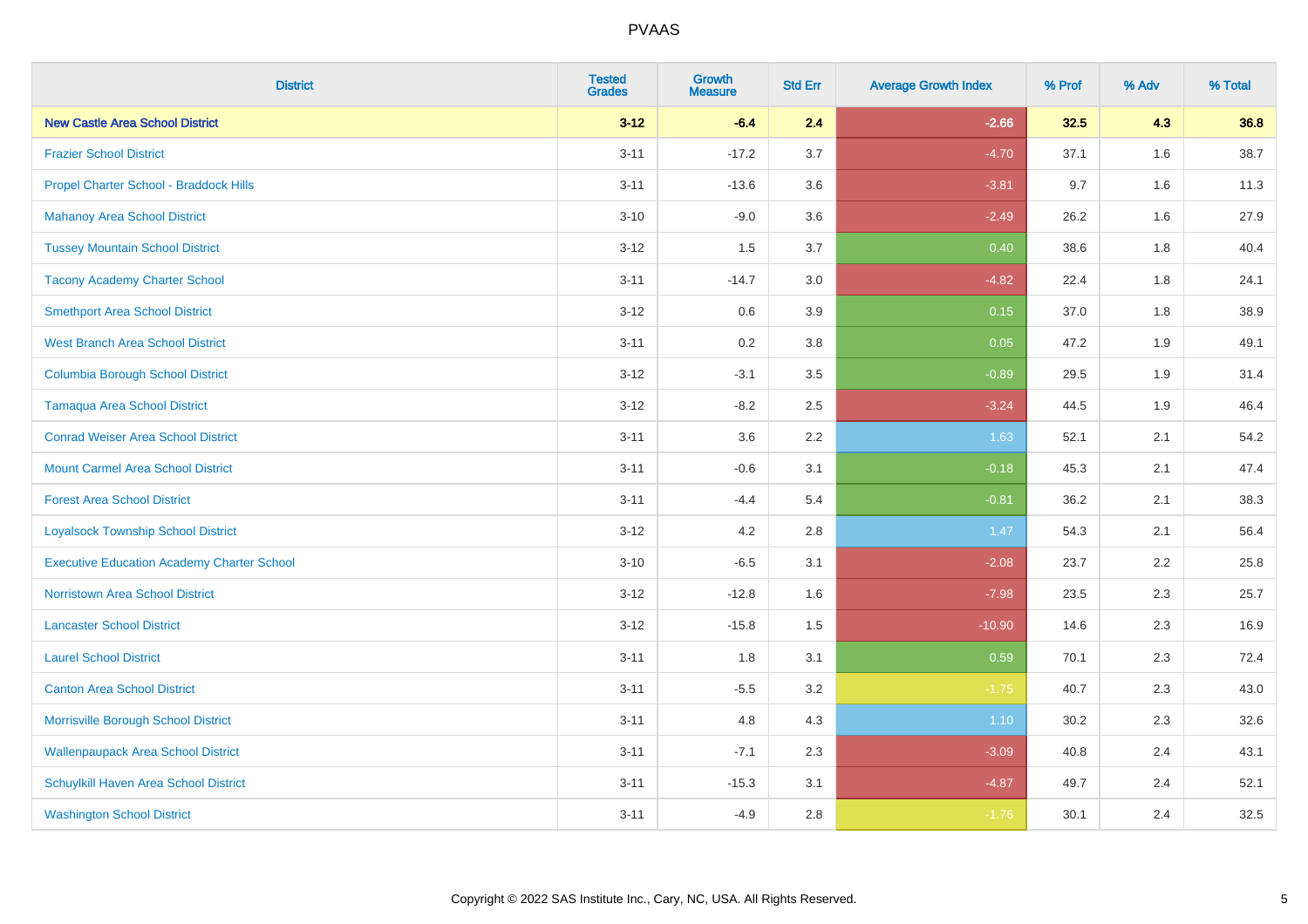| <b>District</b>                            | <b>Tested</b><br><b>Grades</b> | <b>Growth</b><br><b>Measure</b> | <b>Std Err</b> | <b>Average Growth Index</b> | % Prof | % Adv   | % Total |
|--------------------------------------------|--------------------------------|---------------------------------|----------------|-----------------------------|--------|---------|---------|
| <b>New Castle Area School District</b>     | $3 - 12$                       | $-6.4$                          | 2.4            | $-2.66$                     | 32.5   | 4.3     | 36.8    |
| <b>Reading School District</b>             | $3 - 11$                       | 10.1                            | 1.4            | 7.25                        | 24.7   | 2.4     | 27.2    |
| <b>Dauphin County Technical School</b>     | $9 - 11$                       | $-45.5$                         | 2.6            | $-17.72$                    | 14.4   | 2.5     | 16.9    |
| Southern Huntingdon County School District | $3 - 11$                       | $-12.9$                         | 3.2            | $-3.98$                     | 32.5   | $2.5\,$ | 35.0    |
| <b>New Foundations Charter School</b>      | $3 - 11$                       | 5.4                             | 2.2            | 2.41                        | 47.2   | 2.5     | 49.8    |
| <b>Sullivan County School District</b>     | $3 - 10$                       | $-4.0$                          | 4.4            | $-0.90$                     | 66.7   | 2.6     | 69.2    |
| <b>Lebanon School District</b>             | $3 - 11$                       | $-1.6$                          | 1.9            | $-0.80$                     | 24.4   | 2.6     | 27.0    |
| Philipsburg-Osceola Area School District   | $3 - 11$                       | $-24.8$                         | 3.3            | $-7.43$                     | 19.7   | 2.6     | 22.4    |
| <b>Achievement House Charter School</b>    | $7 - 11$                       | $-0.7$                          | 4.0            | $-0.17$                     | 32.5   | 2.6     | 35.1    |
| <b>Muhlenberg School District</b>          | $3 - 10$                       | 4.0                             | 1.9            | 2.10                        | 34.2   | 2.6     | 36.8    |
| <b>Carbondale Area School District</b>     | $3 - 10$                       | 7.4                             | 3.3            | 2.25                        | 56.6   | 2.6     | 59.2    |
| <b>Allentown City School District</b>      | $3 - 12$                       | 5.3                             | 1.4            | 3.88                        | 25.3   | 2.7     | 28.0    |
| <b>Exeter Township School District</b>     | $3 - 11$                       | $-10.4$                         | 1.9            | $-5.44$                     | 50.6   | 2.7     | 53.3    |
| <b>Tulpehocken Area School District</b>    | $3 - 12$                       | $-13.7$                         | 2.8            | $-4.81$                     | 36.7   | 2.8     | 39.4    |
| <b>West Middlesex Area School District</b> | $3 - 10$                       | $-8.4$                          | 3.8            | $-2.21$                     | 34.9   | 2.8     | 37.6    |
| <b>Central Greene School District</b>      | $3 - 11$                       | $-1.6$                          | 2.8            | $-0.55$                     | 54.2   | 2.8     | 57.0    |
| <b>Monessen City School District</b>       | $3 - 10$                       | 8.3                             | 4.5            | 1.85                        | 42.9   | 2.9     | 45.7    |
| <b>Juniata County School District</b>      | $3 - 12$                       | $-4.9$                          | 2.1            | $-2.26$                     | 38.5   | 2.9     | 41.4    |
| Philadelphia Academy Charter School        | $3 - 11$                       | $-8.9$                          | 2.9            | $-3.04$                     | 50.5   | 2.9     | 53.4    |
| <b>Northwestern School District</b>        | $3 - 11$                       | $-24.9$                         | 3.5            | $-7.13$                     | 42.6   | 2.9     | 45.6    |
| <b>Erie City School District</b>           | $3 - 12$                       | $-14.5$                         | 1.6            | $-9.26$                     | 25.4   | 3.0     | 28.4    |
| Northern Lebanon School District           | $3 - 11$                       | 0.4                             | 2.5            | 0.15                        | 28.0   | 3.0     | 31.0    |
| <b>William Penn School District</b>        | $3 - 12$                       | 8.3                             | 2.1            | 3.99                        | 35.6   | 3.0     | 38.7    |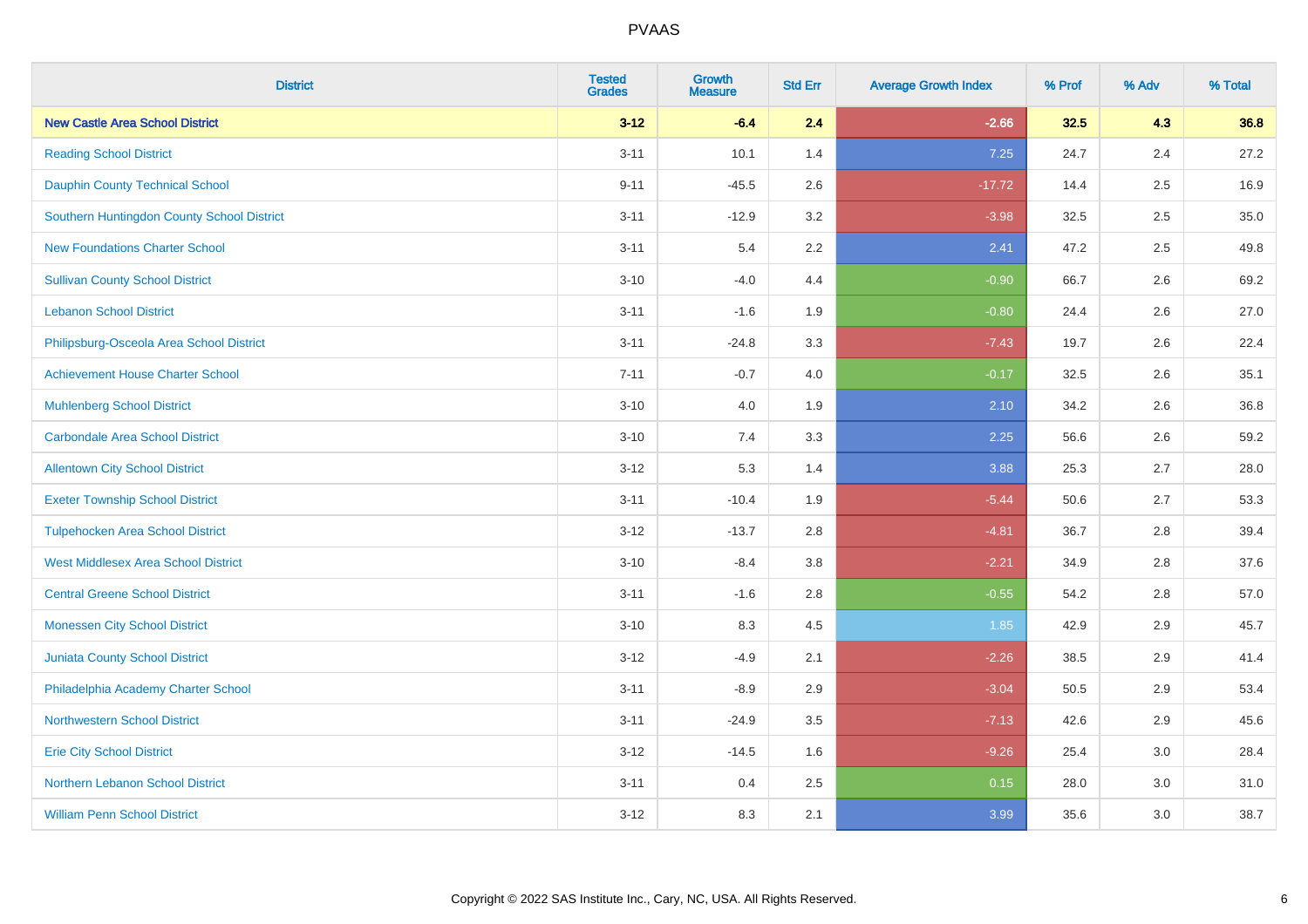| <b>District</b>                                 | <b>Tested</b><br><b>Grades</b> | <b>Growth</b><br><b>Measure</b> | <b>Std Err</b> | <b>Average Growth Index</b> | % Prof | % Adv | % Total |
|-------------------------------------------------|--------------------------------|---------------------------------|----------------|-----------------------------|--------|-------|---------|
| <b>New Castle Area School District</b>          | $3 - 12$                       | $-6.4$                          | 2.4            | $-2.66$                     | 32.5   | 4.3   | 36.8    |
| <b>Wyoming Valley West School District</b>      | $3 - 11$                       | $-2.2$                          | 2.4            | $-0.91$                     | 49.4   | 3.0   | 52.4    |
| <b>City CHS</b>                                 | $10 - 11$                      | 13.6                            | 2.7            | 5.12                        | 45.8   | 3.0   | 48.8    |
| <b>Blue Ridge School District</b>               | $3 - 11$                       | $-0.5$                          | 3.6            | $-0.12$                     | 44.6   | 3.1   | 47.7    |
| <b>Mcguffey School District</b>                 | $3 - 11$                       | 2.1                             | 2.6            | 0.81                        | 57.7   | 3.1   | 60.8    |
| <b>Penns Manor Area School District</b>         | $3 - 12$                       | $-17.0$                         | 3.7            | $-4.52$                     | 29.7   | 3.1   | 32.8    |
| <b>Clearfield Area School District</b>          | $3 - 10$                       | $-9.4$                          | 2.6            | $-3.56$                     | 43.0   | 3.1   | 46.1    |
| Pennsylvania Distance Learning Charter School   | $3 - 12$                       | 9.3                             | 4.2            | 2.22                        | 42.2   | 3.1   | 45.3    |
| <b>Union City Area School District</b>          | $3 - 12$                       | $-10.2$                         | 3.6            | $-2.87$                     | 42.9   | 3.2   | 46.0    |
| <b>Shamokin Area School District</b>            | $3 - 11$                       | $-7.7$                          | 4.8            | $-1.60$                     | 38.1   | 3.2   | 41.3    |
| <b>Lakeview School District</b>                 | $3 - 11$                       | $-0.9$                          | 3.7            | $-0.24$                     | 60.3   | 3.2   | 63.5    |
| <b>Penn-Delco School District</b>               | $3 - 11$                       | $-6.8$                          | 1.9            | $-3.51$                     | 46.6   | 3.2   | 49.8    |
| <b>Bucks County Technical High School</b>       | $9 - 10$                       | $-12.0$                         | 2.5            | $-4.84$                     | 35.9   | 3.2   | 39.2    |
| <b>Minersville Area School District</b>         | $3 - 11$                       | $-14.4$                         | 3.7            | $-3.90$                     | 39.3   | 3.3   | 42.6    |
| <b>Elk Lake School District</b>                 | $3 - 11$                       | $-4.0$                          | 3.3            | $-1.23$                     | 46.2   | 3.3   | 49.4    |
| Mastery Charter School - Shoemaker Campus       | $7 - 10$                       | 4.1                             | 3.0            | 1.34                        | 20.9   | 3.3   | 24.2    |
| <b>Allegheny-Clarion Valley School District</b> | $3 - 10$                       | 7.8                             | 4.7            | 1.65                        | 53.3   | 3.3   | 56.7    |
| <b>Northeast Bradford School District</b>       | $3 - 10$                       | $-3.1$                          | 4.0            | $-0.78$                     | 33.9   | 3.4   | 37.3    |
| <b>MaST Community Charter School II</b>         | $3 - 10$                       | 4.4                             | 3.2            | 1.37                        | 28.4   | 3.4   | 31.8    |
| <b>Mount Union Area School District</b>         | $3 - 10$                       | $-6.1$                          | 3.1            | $-1.97$                     | 32.2   | 3.4   | 35.6    |
| <b>Juniata Valley School District</b>           | $3 - 11$                       | $-3.9$                          | 3.5            | $-1.10$                     | 44.4   | 3.5   | 47.8    |
| <b>Big Beaver Falls Area School District</b>    | $3 - 11$                       | $-3.9$                          | 3.3            | $-1.18$                     | 34.1   | 3.5   | 37.6    |
| <b>Scranton School District</b>                 | $3 - 12$                       | $-2.9$                          | 2.4            | $-1.22$                     | 45.6   | 3.6   | 49.1    |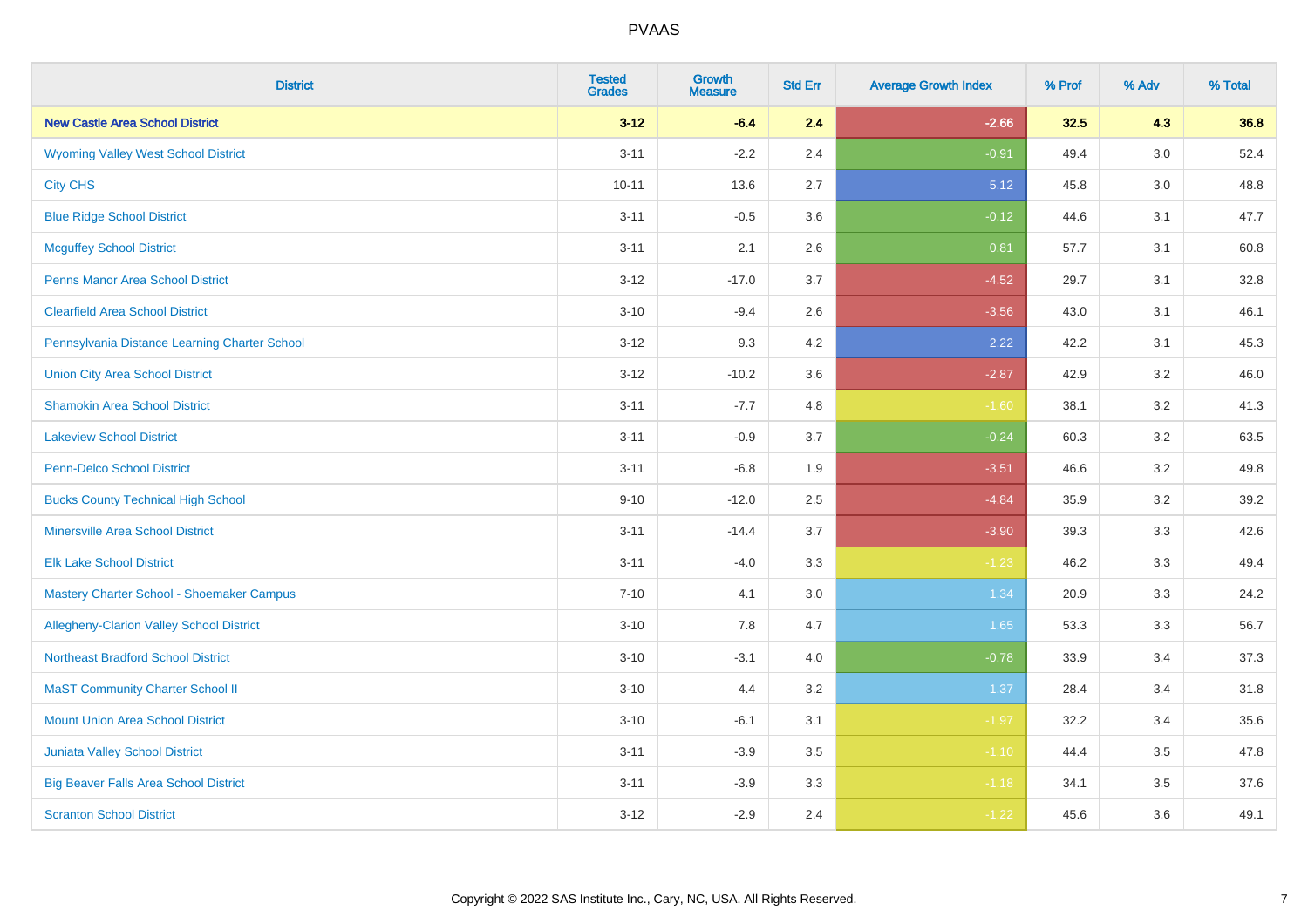| <b>District</b>                                | <b>Tested</b><br><b>Grades</b> | <b>Growth</b><br><b>Measure</b> | <b>Std Err</b> | <b>Average Growth Index</b> | % Prof | % Adv   | % Total |
|------------------------------------------------|--------------------------------|---------------------------------|----------------|-----------------------------|--------|---------|---------|
| <b>New Castle Area School District</b>         | $3 - 12$                       | $-6.4$                          | 2.4            | $-2.66$                     | 32.5   | 4.3     | 36.8    |
| <b>Springfield Township School District</b>    | $3 - 11$                       | $-18.9$                         | 3.2            | $-5.88$                     | 62.6   | $3.6\,$ | 66.3    |
| <b>Woodland Hills School District</b>          | $3 - 12$                       | 3.2                             | 2.6            | 1.22                        | 31.4   | 3.6     | 35.0    |
| <b>Bristol Township School District</b>        | $3 - 11$                       | $-13.9$                         | 2.0            | $-7.05$                     | 31.0   | 3.7     | 34.7    |
| <b>Lakeland School District</b>                | $3 - 11$                       | 1.1                             | 2.8            | 0.38                        | 48.6   | 3.7     | 52.3    |
| <b>Highlands School District</b>               | $3 - 11$                       | $-7.4$                          | 2.7            | $-2.76$                     | 44.4   | 3.7     | 48.2    |
| New Kensington-Arnold School District          | $3 - 11$                       | $-0.4$                          | 3.8            | $-0.10$                     | 40.7   | 3.7     | 44.4    |
| <b>Muncy School District</b>                   | $3 - 11$                       | $-8.1$                          | 3.7            | $-2.21$                     | 42.0   | 3.8     | 45.8    |
| <b>Fairfield Area School District</b>          | $3 - 11$                       | $-5.6$                          | 3.4            | $-1.66$                     | 57.9   | 4.0     | 61.8    |
| Mifflinburg Area School District               | $3 - 11$                       | $-15.8$                         | 2.5            | $-6.30$                     | 42.4   | 4.0     | 46.4    |
| <b>Easton Area School District</b>             | $3 - 12$                       | $-4.1$                          | 1.4            | $-2.91$                     | 39.9   | 4.0     | 43.9    |
| <b>Upper Moreland Township School District</b> | $3 - 11$                       | $-5.0$                          | 2.2            | $-2.31$                     | 57.9   | 4.0     | 61.9    |
| <b>Yough School District</b>                   | $3 - 10$                       | $-6.6$                          | 2.7            | $-2.43$                     | 50.8   | 4.0     | 54.8    |
| Southern Columbia Area School District         | $3 - 11$                       | $-14.6$                         | 3.0            | $-4.92$                     | 55.0   | 4.0     | 59.0    |
| <b>Hopewell Area School District</b>           | $3 - 11$                       | 2.6                             | 2.7            | 0.97                        | 58.4   | 4.0     | 62.4    |
| <b>Elizabeth Forward School District</b>       | $3 - 11$                       | $-8.4$                          | 2.4            | $-3.41$                     | 51.7   | 4.0     | 55.7    |
| <b>Curwensville Area School District</b>       | $3 - 11$                       | $-27.9$                         | 4.1            | $-6.72$                     | 42.5   | 4.1     | 46.6    |
| <b>Freedom Area School District</b>            | $3 - 11$                       | $-7.1$                          | 3.0            | $-2.37$                     | 43.8   | 4.2     | 47.9    |
| Jefferson-Morgan School District               | $3 - 10$                       | $-9.9$                          | 4.2            | $-2.35$                     | 43.8   | 4.2     | 47.9    |
| <b>Stroudsburg Area School District</b>        | $3 - 11$                       | $5.5\,$                         | 1.9            | 2.88                        | 48.1   | 4.2     | 52.3    |
| <b>Coatesville Area School District</b>        | $3 - 11$                       | $-4.4$                          | 1.7            | $-2.62$                     | 36.3   | 4.2     | 40.5    |
| <b>East Lycoming School District</b>           | $3 - 11$                       | $-6.0$                          | 2.7            | $-2.24$                     | 48.3   | 4.2     | 52.5    |
| <b>New Castle Area School District</b>         | $3 - 12$                       | $-6.4$                          | 2.4            | $-2.66$                     | 32.5   | 4.3     | 36.8    |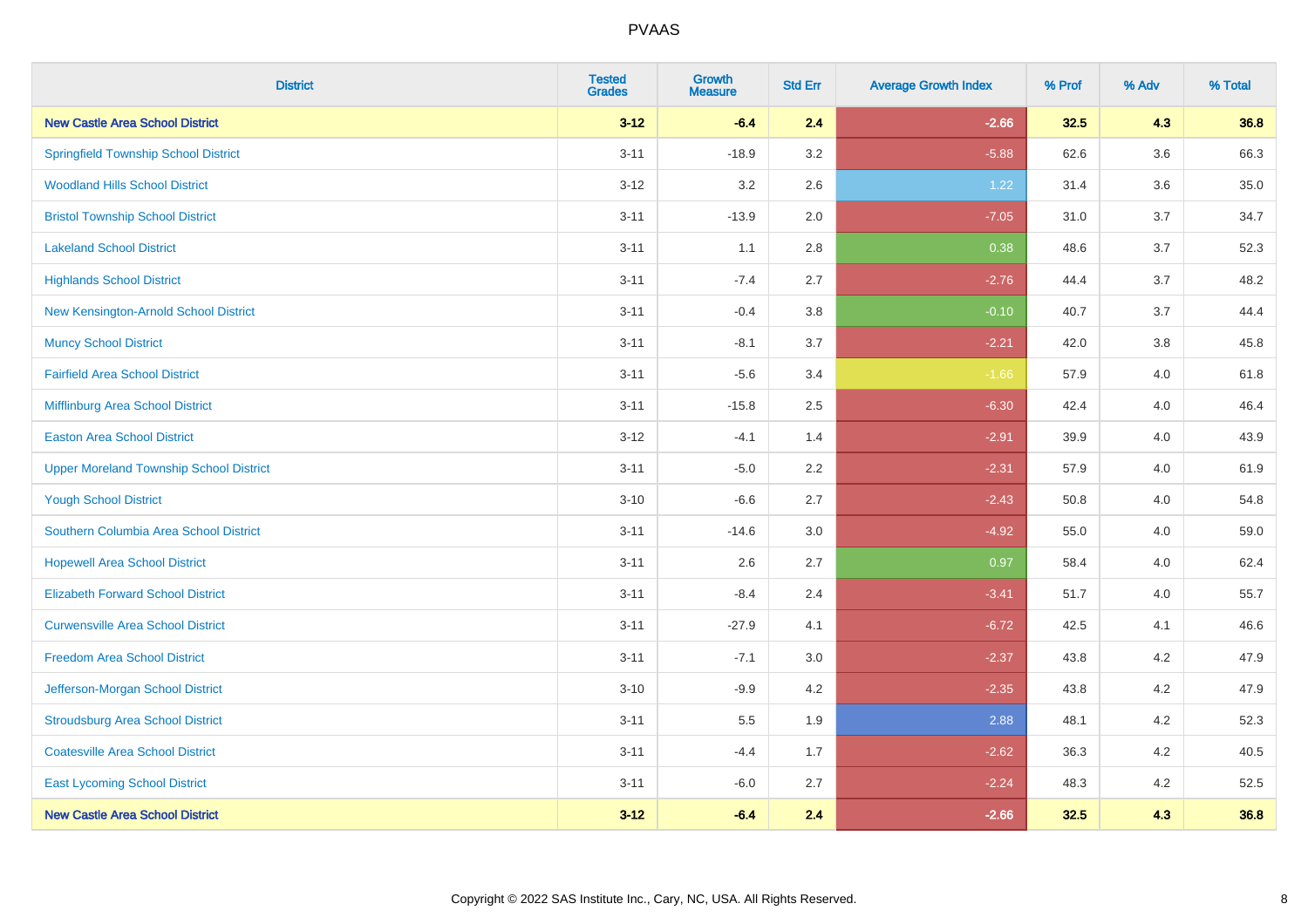| <b>District</b>                           | <b>Tested</b><br><b>Grades</b> | Growth<br><b>Measure</b> | <b>Std Err</b> | <b>Average Growth Index</b> | % Prof | % Adv | % Total |
|-------------------------------------------|--------------------------------|--------------------------|----------------|-----------------------------|--------|-------|---------|
| <b>New Castle Area School District</b>    | $3 - 12$                       | $-6.4$                   | 2.4            | $-2.66$                     | 32.5   | 4.3   | 36.8    |
| <b>Panther Valley School District</b>     | $3 - 12$                       | $-0.6$                   | 3.3            | $-0.19$                     | 47.9   | $4.3$ | 52.1    |
| <b>Tri-Valley School District</b>         | $3 - 10$                       | $-6.4$                   | 4.1            | $-1.57$                     | 37.0   | 4.4   | 41.3    |
| <b>Galeton Area School District</b>       | $3 - 11$                       | 2.2                      | 5.3            | 0.42                        | 41.3   | 4.4   | 45.6    |
| <b>West York Area School District</b>     | $3 - 12$                       | 3.2                      | 2.3            | 1.38                        | 53.8   | 4.4   | 58.2    |
| <b>Franklin Area School District</b>      | $3 - 11$                       | 6.6                      | 2.8            | 2.34                        | 48.2   | 4.5   | 52.7    |
| <b>Chartiers-Houston School District</b>  | $3 - 10$                       | $-8.6$                   | 3.5            | $-2.41$                     | 59.7   | 4.5   | 64.2    |
| South Williamsport Area School District   | $3 - 10$                       | $-5.7$                   | 2.5            | $-2.30$                     | 45.5   | 4.5   | 50.0    |
| <b>Mckeesport Area School District</b>    | $3 - 12$                       | 9.0                      | 2.4            | 3.72                        | 31.0   | 4.5   | 35.5    |
| <b>Solanco School District</b>            | $3 - 11$                       | $-11.0$                  | 2.0            | $-5.55$                     | 41.6   | 4.5   | 46.1    |
| <b>Reach Cyber Charter School</b>         | $3 - 11$                       | 8.1                      | 4.7            | 1.72                        | 42.4   | 4.6   | 47.0    |
| <b>Avonworth School District</b>          | $3 - 10$                       | $-12.6$                  | 3.1            | $-4.01$                     | 59.8   | 4.6   | 64.4    |
| Johnsonburg Area School District          | $3 - 11$                       | $-14.1$                  | 3.9            | $-3.62$                     | 54.0   | 4.6   | 58.6    |
| <b>Keystone Central School District</b>   | $3 - 11$                       | $-5.1$                   | 2.0            | $-2.46$                     | 44.7   | 4.6   | 49.4    |
| <b>Bangor Area School District</b>        | $3 - 12$                       | $-0.9$                   | 2.0            | $-0.43$                     | 44.3   | 4.7   | 49.0    |
| <b>Titusville Area School District</b>    | $3 - 11$                       | $-13.2$                  | 2.6            | $-4.99$                     | 43.2   | 4.8   | 48.0    |
| Insight PA Cyber Charter School           | $3 - 11$                       | 0.7                      | 5.7            | 0.12                        | 50.0   | 4.8   | 54.8    |
| <b>Interboro School District</b>          | $3 - 12$                       | $-7.3$                   | 2.1            | $-3.43$                     | 46.6   | 4.8   | 51.4    |
| <b>Upper Dauphin Area School District</b> | $3 - 11$                       | $-6.3$                   | 3.2            | $-1.98$                     | 37.4   | 4.8   | 42.2    |
| <b>Greensburg Salem School District</b>   | $3 - 11$                       | $-4.4$                   | 2.4            | $-1.88$                     | 47.6   | 4.9   | 52.4    |
| <b>General Mclane School District</b>     | $3 - 11$                       | 3.1                      | 2.9            | 1.07                        | 62.3   | 4.9   | 67.2    |
| <b>Redbank Valley School District</b>     | $3 - 11$                       | $-9.5$                   | 3.4            | $-2.77$                     | 31.5   | 4.9   | 36.4    |
| <b>Palmerton Area School District</b>     | $3 - 11$                       | $-1.2$                   | 3.0            | $-0.39$                     | 57.4   | 5.0   | 62.4    |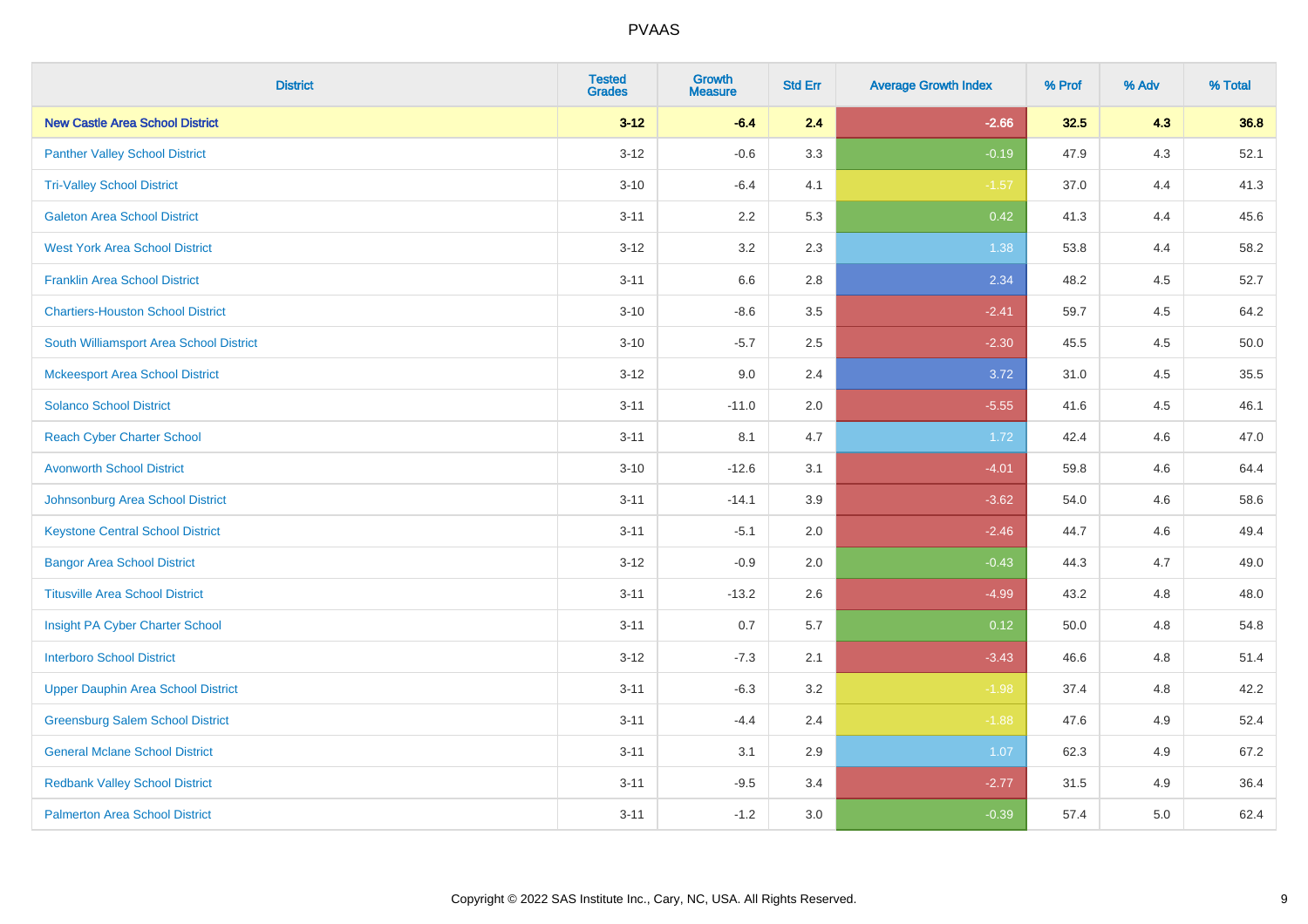| <b>District</b>                               | <b>Tested</b><br><b>Grades</b> | <b>Growth</b><br><b>Measure</b> | <b>Std Err</b> | <b>Average Growth Index</b> | % Prof | % Adv | % Total |
|-----------------------------------------------|--------------------------------|---------------------------------|----------------|-----------------------------|--------|-------|---------|
| <b>New Castle Area School District</b>        | $3 - 12$                       | $-6.4$                          | 2.4            | $-2.66$                     | 32.5   | 4.3   | 36.8    |
| Pennsylvania Cyber Charter School             | $3 - 11$                       | 11.6                            | 1.5            | 7.54                        | 46.3   | 5.0   | 51.3    |
| Pocono Mountain School District               | $3 - 12$                       | 6.8                             | 1.5            | 4.62                        | 45.8   | 5.0   | 50.7    |
| <b>Roberto Clemente Charter School</b>        | $3 - 12$                       | 2.2                             | 4.9            | 0.45                        | 27.5   | 5.0   | 32.5    |
| <b>Shenandoah Valley School District</b>      | $3 - 11$                       | 9.7                             | 3.9            | 2.49                        | 28.3   | 5.0   | 33.3    |
| Lehigh Valley Academy Regional Charter School | $3 - 11$                       | 0.7                             | 2.3            | 0.32                        | 46.3   | 5.0   | 51.4    |
| North Schuylkill School District              | $3 - 11$                       | $-1.0$                          | 2.4            | $-0.42$                     | 41.8   | 5.1   | 46.8    |
| <b>Turkeyfoot Valley Area School District</b> | $3 - 12$                       | $-4.3$                          | 5.6            | $-0.76$                     | 22.0   | 5.1   | 27.1    |
| <b>Wilmington Area School District</b>        | $3 - 11$                       | 7.5                             | 3.0            | 2.48                        | 55.1   | 5.1   | 60.2    |
| <b>Northern Cambria School District</b>       | $3 - 11$                       | 10.0                            | 3.3            | 3.04                        | 47.4   | 5.1   | 52.6    |
| <b>Fort Cherry School District</b>            | $3 - 10$                       | $-5.9$                          | 3.8            | $-1.56$                     | 55.2   | 5.2   | 60.3    |
| <b>Sharon City School District</b>            | $3 - 11$                       | 4.9                             | 2.6            | 1.87                        | 48.2   | 5.3   | 53.4    |
| <b>Middletown Area School District</b>        | $3 - 11$                       | $-5.3$                          | 2.6            | $-2.05$                     | 46.4   | 5.3   | 51.7    |
| <b>Warren County School District</b>          | $3 - 11$                       | $-0.1$                          | 1.8            | $-0.06$                     | 37.2   | 5.3   | 42.6    |
| <b>Glendale School District</b>               | $3 - 10$                       | $-0.9$                          | 3.7            | $-0.24$                     | 50.0   | 5.4   | 55.4    |
| <b>Wilkes-Barre Area School District</b>      | $3 - 11$                       | 0.1                             | 3.2            | 0.02                        | 35.5   | 5.4   | 40.9    |
| <b>Purchase Line School District</b>          | $3 - 12$                       | 1.7                             | 3.5            | 0.47                        | 43.1   | 5.4   | 48.5    |
| <b>Benton Area School District</b>            | $3 - 10$                       | $-9.7$                          | 4.5            | $-2.18$                     | 43.2   | 5.4   | 48.6    |
| <b>Millville Area School District</b>         | $3-12$                         | $-0.9$                          | 4.7            | $-0.18$                     | 51.4   | 5.4   | 56.8    |
| <b>Pottsville Area School District</b>        | $3 - 12$                       | 4.4                             | 2.3            | 1.94                        | 44.8   | 5.4   | 50.2    |
| <b>Montrose Area School District</b>          | $3 - 10$                       | $-5.5$                          | 3.0            | $-1.82$                     | 46.7   | 5.4   | 52.2    |
| <b>Antietam School District</b>               | $3 - 10$                       | $-4.3$                          | 3.8            | $-1.13$                     | 36.4   | 5.4   | 41.8    |
| <b>Berwick Area School District</b>           | $3 - 11$                       | $-9.3$                          | 2.6            | $-3.59$                     | 42.1   | 5.5   | 47.6    |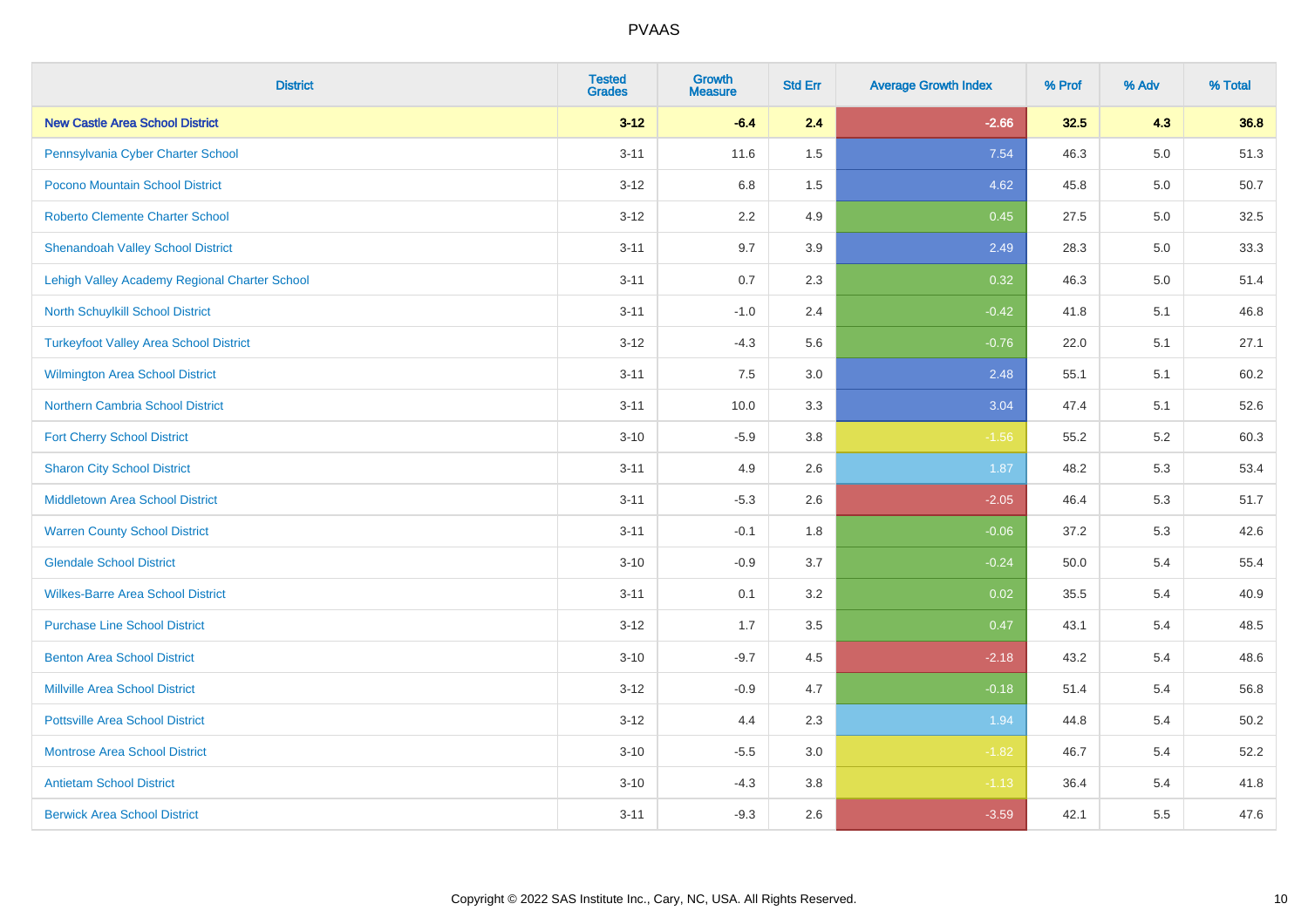| <b>District</b>                            | <b>Tested</b><br><b>Grades</b> | <b>Growth</b><br><b>Measure</b> | <b>Std Err</b> | <b>Average Growth Index</b> | % Prof | % Adv | % Total  |
|--------------------------------------------|--------------------------------|---------------------------------|----------------|-----------------------------|--------|-------|----------|
| <b>New Castle Area School District</b>     | $3 - 12$                       | $-6.4$                          | 2.4            | $-2.66$                     | 32.5   | 4.3   | 36.8     |
| <b>Pleasant Valley School District</b>     | $3 - 11$                       | 3.1                             | 2.0            | 1.57                        | 57.2   | 5.5   | 62.8     |
| <b>Punxsutawney Area School District</b>   | $3 - 11$                       | 4.2                             | 2.9            | 1.45                        | 55.0   | 5.5   | 60.6     |
| <b>Neshannock Township School District</b> | $3 - 10$                       | $-9.7$                          | 2.9            | $-3.34$                     | 62.4   | 5.6   | 67.9     |
| <b>Austin Area School District</b>         | $3 - 11$                       | $-5.7$                          | 6.4            | $-0.90$                     | 33.3   | 5.6   | 38.9     |
| <b>Conemaugh Valley School District</b>    | $3 - 12$                       | $-3.2$                          | 4.1            | $-0.78$                     | 48.2   | 5.6   | 53.7     |
| <b>York Co School Of Technology</b>        | $9 - 12$                       | $-3.8$                          | 1.7            | $-2.22$                     | 39.1   | 5.6   | 44.7     |
| Susquehanna Township School District       | $3 - 12$                       | $-5.8$                          | 2.7            | $-2.17$                     | 36.0   | 5.6   | 41.6     |
| <b>Lehighton Area School District</b>      | $3 - 11$                       | $-1.6$                          | 2.3            | $-0.70$                     | 51.1   | 5.6   | 56.7     |
| <b>Steel Valley School District</b>        | $3 - 11$                       | 6.5                             | 3.4            | 1.89                        | 50.7   | 5.6   | 56.3     |
| <b>Troy Area School District</b>           | $3 - 10$                       | $-4.3$                          | 3.4            | $-1.26$                     | 43.2   | 5.7   | 48.9     |
| <b>Hanover Area School District</b>        | $3 - 11$                       | 2.2                             | 4.6            | 0.48                        | 42.9   | 5.7   | 48.6     |
| Mastery Charter School - Hardy Williams    | $3 - 11$                       | 11.4                            | 3.4            | 3.33                        | 44.3   | 5.7   | 50.0     |
| <b>New Brighton Area School District</b>   | $3 - 11$                       | 4.6                             | 3.1            | 1.47                        | 60.9   | 5.8   | 66.7     |
| <b>Chestnut Ridge School District</b>      | $3 - 12$                       | $-3.4$                          | 2.9            | $-1.17$                     | 46.6   | 5.8   | 52.4     |
| Oil City Area School District              | $3 - 11$                       | $-2.9$                          | 2.6            | $-1.08$                     | 44.4   | 5.8   | $50.2\,$ |
| <b>Uniontown Area School District</b>      | $3 - 11$                       | 6.0                             | 3.2            | 1.87                        | 62.4   | 5.9   | 68.2     |
| <b>North Star School District</b>          | $3 - 11$                       | $-8.7$                          | 3.5            | $-2.51$                     | 47.8   | 6.0   | 53.7     |
| <b>Cambria Heights School District</b>     | $3 - 10$                       | $-4.1$                          | 3.1            | $-1.32$                     | 51.0   | 6.0   | 57.0     |
| <b>Corry Area School District</b>          | $3 - 11$                       | $-5.3$                          | 2.6            | $-2.03$                     | 38.5   | 6.0   | 44.5     |
| <b>Dover Area School District</b>          | $3 - 12$                       | 6.0                             | 2.1            | 2.94                        | 52.2   | 6.0   | 58.2     |
| <b>Southeastern Greene School District</b> | $3 - 10$                       | 3.3                             | 4.6            | 0.72                        | 57.6   | 6.1   | 63.6     |
| <b>Armstrong School District</b>           | $3 - 11$                       | 2.6                             | 1.7            | 1.53                        | 51.5   | 6.1   | 57.6     |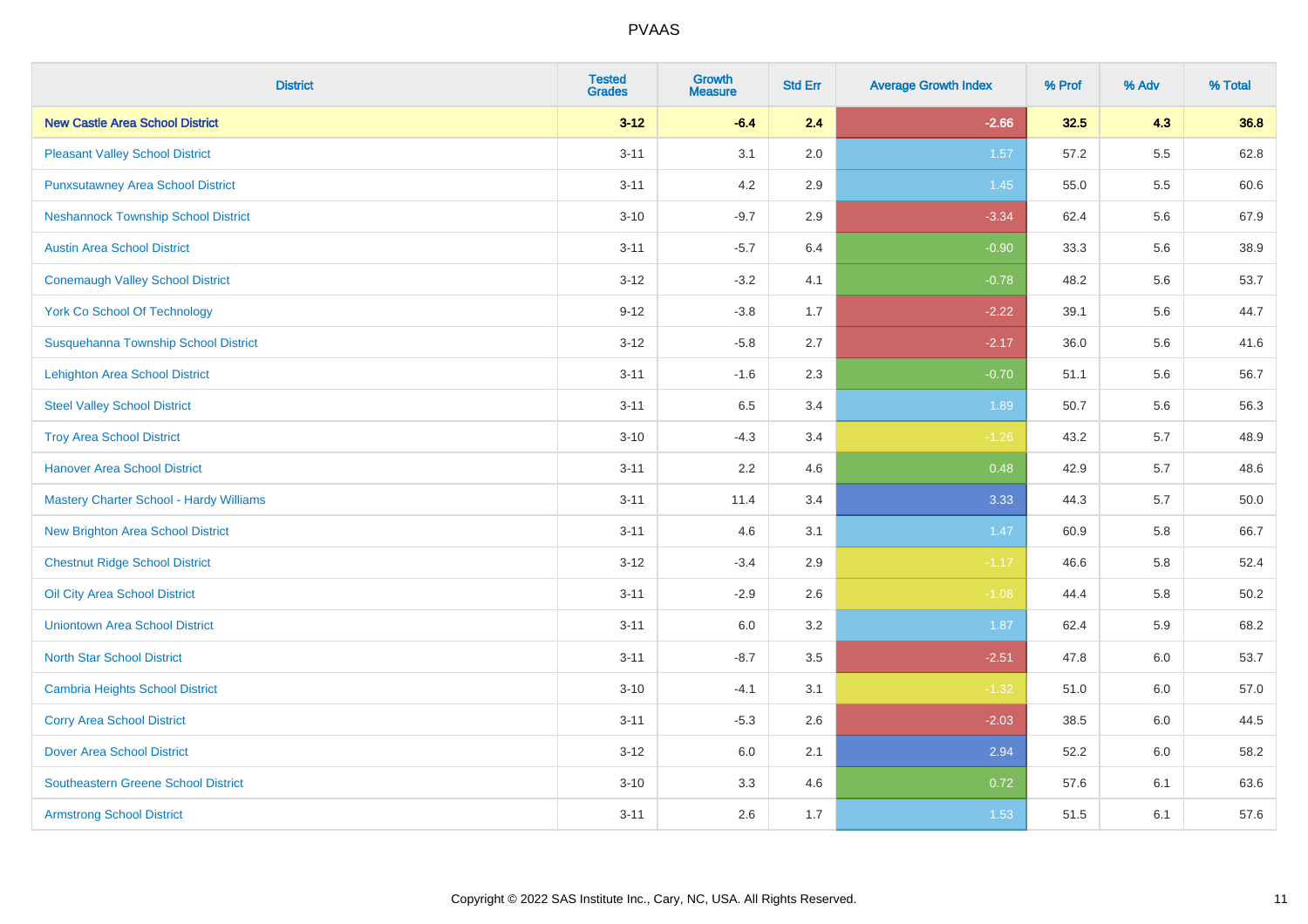| <b>District</b>                               | <b>Tested</b><br><b>Grades</b> | <b>Growth</b><br><b>Measure</b> | <b>Std Err</b> | <b>Average Growth Index</b> | % Prof | % Adv   | % Total |
|-----------------------------------------------|--------------------------------|---------------------------------|----------------|-----------------------------|--------|---------|---------|
| <b>New Castle Area School District</b>        | $3 - 12$                       | $-6.4$                          | 2.4            | $-2.66$                     | 32.5   | 4.3     | 36.8    |
| <b>Valley Grove School District</b>           | $3 - 10$                       | $-3.7$                          | 3.7            | $-1.01$                     | 51.2   | 6.1     | 57.3    |
| <b>Shikellamy School District</b>             | $3 - 10$                       | $-22.3$                         | 2.5            | $-8.92$                     | 33.3   | 6.1     | 39.5    |
| <b>Brentwood Borough School District</b>      | $3 - 11$                       | $-5.3$                          | 3.0            | $-1.72$                     | 52.0   | 6.1     | 58.2    |
| <b>Brownsville Area School District</b>       | $3 - 12$                       | $-7.2$                          | 3.9            | $-1.83$                     | 34.4   | 6.1     | 40.5    |
| <b>Otto-Eldred School District</b>            | $3 - 11$                       | $-0.7$                          | 4.2            | $-0.15$                     | 56.2   | 6.2     | 62.5    |
| <b>Moniteau School District</b>               | $3 - 11$                       | $-11.8$                         | 3.3            | $-3.56$                     | 50.0   | 6.3     | 56.3    |
| <b>Carlisle Area School District</b>          | $3 - 11$                       | $-5.3$                          | 1.9            | $-2.81$                     | 54.0   | 6.3     | 60.3    |
| <b>Rose Tree Media School District</b>        | $3 - 10$                       | $-25.6$                         | 2.4            | $-10.76$                    | 54.8   | 6.4     | 61.2    |
| Southern Tioga School District                | $3 - 11$                       | $-11.5$                         | 2.7            | $-4.25$                     | 47.8   | 6.4     | 54.3    |
| <b>Keystone School District</b>               | $3 - 11$                       | 3.1                             | 3.3            | 0.94                        | 50.6   | 6.5     | 57.1    |
| <b>Western Beaver County School District</b>  | $3 - 11$                       | $-7.8$                          | 4.2            | $-1.87$                     | 56.5   | 6.5     | 63.0    |
| <b>Chichester School District</b>             | $3 - 11$                       | $-2.7$                          | 2.3            | $-1.17$                     | 44.6   | $6.6\,$ | 51.2    |
| <b>Towanda Area School District</b>           | $3 - 11$                       | 4.0                             | 2.8            | 1.44                        | 39.4   | 6.6     | 46.0    |
| <b>Salisbury Township School District</b>     | $3 - 11$                       | 6.3                             | 3.6            | 1.77                        | 46.2   | 6.6     | 52.8    |
| <b>United School District</b>                 | $3 - 11$                       | 2.1                             | 3.4            | 0.63                        | 60.3   | $6.6\,$ | 66.9    |
| <b>South Eastern School District</b>          | $3 - 11$                       | 0.9                             | 2.4            | 0.39                        | 54.8   | 6.6     | 61.4    |
| <b>Agora Cyber Charter School</b>             | $3 - 11$                       | 5.8                             | 2.6            | 2.28                        | 42.8   | 6.6     | 49.4    |
| <b>Upper Darby School District</b>            | $3 - 12$                       | 6.9                             | 1.5            | 4.62                        | 45.0   | 6.7     | 51.7    |
| <b>Palisades School District</b>              | $3 - 11$                       | $-8.7$                          | 2.8            | $-3.06$                     | 53.8   | 6.7     | 60.5    |
| <b>Mifflin County School District</b>         | $3 - 11$                       | 9.1                             | 1.7            | 5.49                        | 47.1   | 6.7     | 53.8    |
| South Side Area School District               | $3 - 11$                       | $-1.6$                          | 3.3            | $-0.48$                     | 50.0   | 6.8     | 56.8    |
| <b>Clarion-Limestone Area School District</b> | $3 - 12$                       | $-2.5$                          | 4.1            | $-0.60$                     | 56.8   | 6.8     | 63.6    |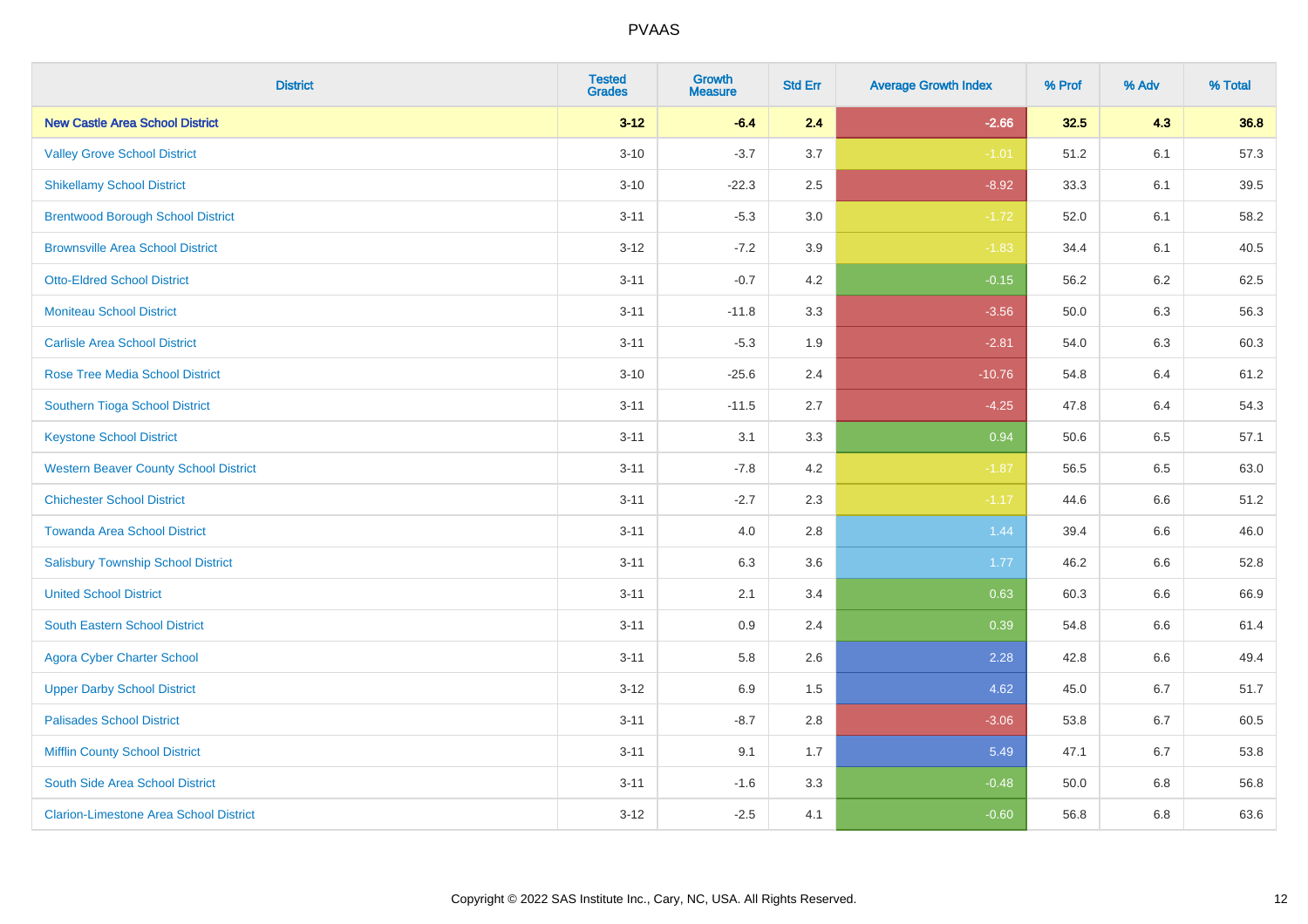| <b>District</b>                              | <b>Tested</b><br><b>Grades</b> | <b>Growth</b><br><b>Measure</b> | <b>Std Err</b> | <b>Average Growth Index</b> | % Prof | % Adv   | % Total |
|----------------------------------------------|--------------------------------|---------------------------------|----------------|-----------------------------|--------|---------|---------|
| <b>New Castle Area School District</b>       | $3 - 12$                       | $-6.4$                          | 2.4            | $-2.66$                     | 32.5   | 4.3     | 36.8    |
| <b>Waynesboro Area School District</b>       | $3 - 12$                       | $-6.1$                          | 1.9            | $-3.20$                     | 50.0   | $6.8\,$ | 56.8    |
| <b>Bermudian Springs School District</b>     | $3 - 11$                       | $-5.5$                          | 2.9            | $-1.94$                     | 56.4   | 6.8     | 63.2    |
| <b>Susquehanna Community School District</b> | $3 - 11$                       | $-2.8$                          | 4.2            | $-0.66$                     | 49.4   | 6.9     | 56.3    |
| <b>Greenville Area School District</b>       | $3 - 11$                       | 0.7                             | 2.9            | 0.26                        | 53.4   | 6.9     | 60.3    |
| <b>Milton Area School District</b>           | $3 - 11$                       | $-8.7$                          | 2.5            | $-3.52$                     | 45.4   | 6.9     | 52.3    |
| Meyersdale Area School District              | $3 - 11$                       | 4.2                             | 4.0            | 1.07                        | 43.1   | 6.9     | 50.0    |
| <b>Blairsville-Saltsburg School District</b> | $3 - 11$                       | $-8.0$                          | 3.0            | $-2.68$                     | 37.3   | 7.0     | 44.3    |
| <b>Union School District</b>                 | $3 - 12$                       | 2.3                             | 4.2            | 0.54                        | 32.6   | 7.0     | 39.5    |
| Philadelphia City School District            | $3-12$                         | 7.5                             | $0.6\,$        | 12.64                       | 38.4   | 7.0     | 45.4    |
| <b>Reynolds School District</b>              | $3 - 10$                       | 0.5                             | 3.4            | 0.16                        | 52.1   | 7.0     | 59.2    |
| <b>Penncrest School District</b>             | $3 - 11$                       | 5.7                             | 2.2            | 2.57                        | 47.2   | 7.1     | 54.3    |
| <b>Old Forge School District</b>             | $3 - 12$                       | $-5.9$                          | 3.4            | $-1.73$                     | 52.9   | 7.1     | 60.0    |
| <b>Twin Valley School District</b>           | $3 - 12$                       | $-3.6$                          | 2.1            | $-1.69$                     | 49.6   | 7.1     | 56.8    |
| <b>Governor Mifflin School District</b>      | $3 - 11$                       | 4.1                             | 1.8            | 2.33                        | 42.5   | 7.2     | 49.7    |
| <b>Southmoreland School District</b>         | $3 - 11$                       | $-8.3$                          | 3.6            | $-2.32$                     | 56.8   | 7.2     | 64.0    |
| <b>Dunmore School District</b>               | $3 - 11$                       | $-7.7$                          | 2.9            | $-2.62$                     | 34.0   | 7.2     | 41.2    |
| Hatboro-Horsham School District              | $3 - 11$                       | $-12.8$                         | 1.7            | $-7.47$                     | 45.6   | $7.2\,$ | 52.8    |
| <b>Windber Area School District</b>          | $3 - 11$                       | $-7.2$                          | 3.2            | $-2.24$                     | 55.4   | 7.2     | 62.6    |
| <b>Northwest Area School District</b>        | $3 - 10$                       | $-10.0$                         | 3.8            | $-2.59$                     | 34.6   | 7.3     | 41.8    |
| <b>West Greene School District</b>           | $3 - 11$                       | $-4.5$                          | 4.3            | $-1.04$                     | 36.6   | 7.3     | 43.9    |
| <b>Whitehall-Coplay School District</b>      | $3 - 11$                       | 6.1                             | 1.8            | 3.45                        | 49.3   | 7.4     | 56.6    |
| <b>Charleroi School District</b>             | $3 - 11$                       | $-2.6$                          | 3.0            | $-0.86$                     | 55.7   | 7.4     | 63.1    |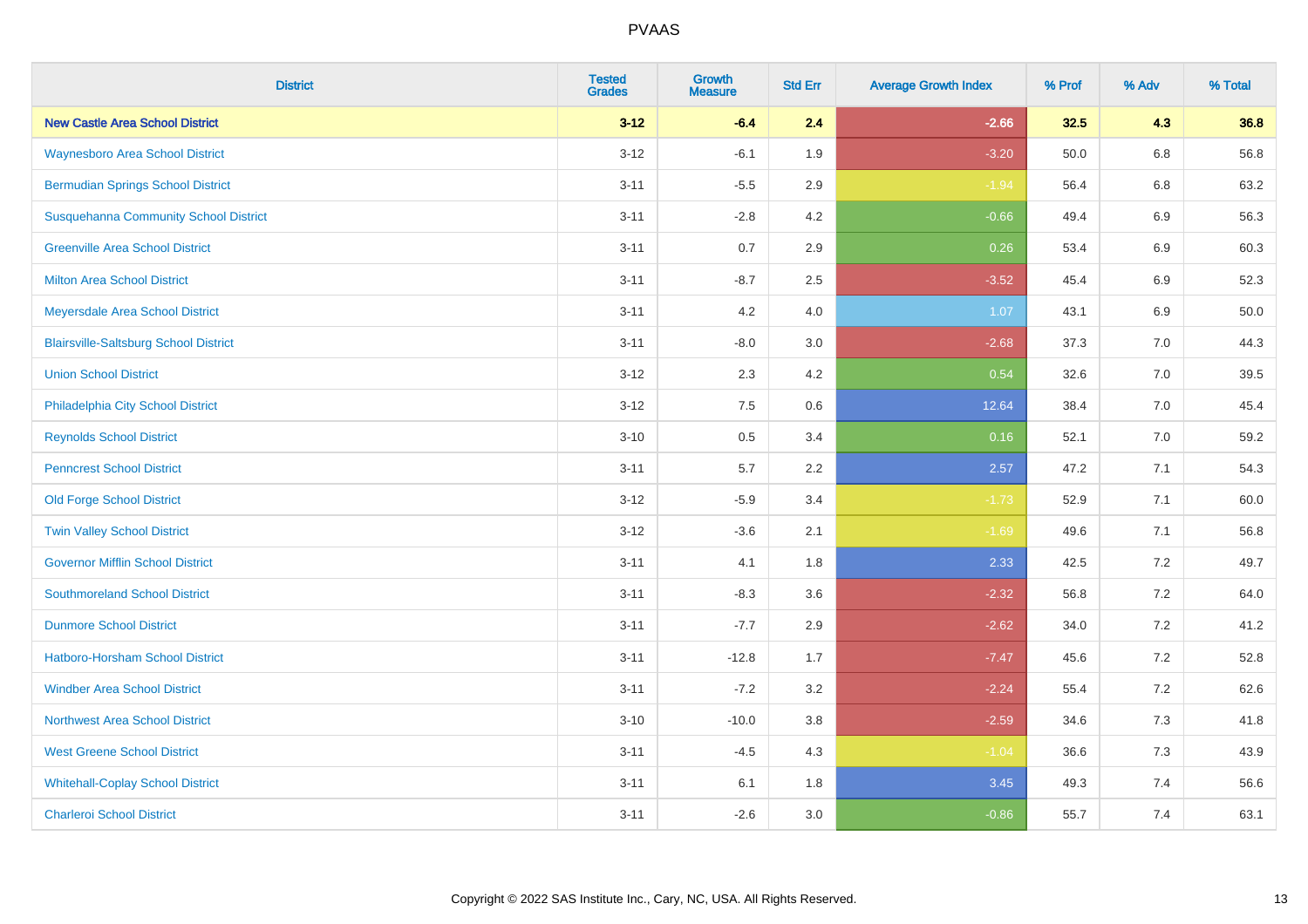| <b>District</b>                           | <b>Tested</b><br><b>Grades</b> | <b>Growth</b><br><b>Measure</b> | <b>Std Err</b> | <b>Average Growth Index</b> | % Prof | % Adv | % Total |
|-------------------------------------------|--------------------------------|---------------------------------|----------------|-----------------------------|--------|-------|---------|
| <b>New Castle Area School District</b>    | $3 - 12$                       | $-6.4$                          | 2.4            | $-2.66$                     | 32.5   | 4.3   | 36.8    |
| <b>Central Dauphin School District</b>    | $3 - 11$                       | 4.4                             | 1.3            | 3.32                        | 53.3   | 7.4   | 60.7    |
| Jim Thorpe Area School District           | $3 - 11$                       | $-5.8$                          | 2.7            | $-2.19$                     | 33.3   | 7.4   | 40.7    |
| Millersburg Area School District          | $3 - 11$                       | 6.2                             | 3.8            | 1.63                        | 51.8   | 7.4   | 59.3    |
| <b>Conneaut School District</b>           | $3-12$                         | $-7.5$                          | 2.6            | $-2.91$                     | 38.4   | 7.4   | 45.8    |
| <b>Sayre Area School District</b>         | $3 - 11$                       | 11.2                            | 3.5            | $3.20$                      | 52.2   | 7.5   | 59.7    |
| Jeannette City School District            | $3 - 11$                       | $-4.3$                          | 3.8            | $-1.13$                     | 46.7   | 7.5   | 54.2    |
| Catasauqua Area School District           | $3-12$                         | $-12.1$                         | 3.0            | $-4.00$                     | 36.8   | 7.6   | 44.3    |
| <b>Wattsburg Area School District</b>     | $3 - 11$                       | 6.5                             | 2.7            | 2.43                        | 42.7   | 7.6   | 50.3    |
| <b>Dallas School District</b>             | $3 - 11$                       | $-2.5$                          | 2.2            | $-1.12$                     | 54.9   | 7.6   | 62.4    |
| <b>Athens Area School District</b>        | $3 - 11$                       | 1.6                             | 2.5            | 0.64                        | 46.9   | 7.6   | 54.5    |
| <b>Pine Grove Area School District</b>    | $3 - 11$                       | $-7.7$                          | 2.9            | $-2.66$                     | 42.3   | 7.7   | 50.0    |
| Penn Cambria School District              | $3 - 11$                       | $-0.0$                          | 2.7            | $-0.01$                     | 61.5   | $7.7$ | 69.2    |
| <b>Brockway Area School District</b>      | $3 - 11$                       | 0.6                             | 3.6            | 0.16                        | 49.2   | 7.7   | 56.9    |
| <b>Annville-Cleona School District</b>    | $3 - 12$                       | $-12.1$                         | 2.7            | $-4.46$                     | 34.9   | 7.8   | 42.6    |
| East Stroudsburg Area School District     | $3 - 11$                       | 0.1                             | 1.6            | 0.05                        | 45.8   | 7.8   | 53.6    |
| <b>Connellsville Area School District</b> | $3 - 11$                       | 6.1                             | 2.0            | 3.05                        | 45.4   | 7.8   | 53.2    |
| <b>Iroquois School District</b>           | $3 - 11$                       | 13.1                            | 3.0            | 4.35                        | 48.2   | 7.8   | 56.0    |
| <b>Mid Valley School District</b>         | $3 - 10$                       | $-1.7$                          | 3.0            | $-0.55$                     | 45.1   | 7.8   | 52.9    |
| <b>Hazleton Area School District</b>      | $3 - 11$                       | 9.6                             | 1.4            | 6.77                        | 45.0   | 7.8   | 52.9    |
| Lake-Lehman School District               | $3 - 11$                       | 10.8                            | 2.7            | 3.93                        | 55.3   | 7.9   | 63.2    |
| <b>Ringgold School District</b>           | $3 - 11$                       | $-14.7$                         | 2.4            | $-6.04$                     | 41.5   | 7.9   | 49.4    |
| <b>Collegium Charter School</b>           | $3 - 10$                       | 5.9                             | 2.5            | 2.33                        | 38.1   | 7.9   | 46.0    |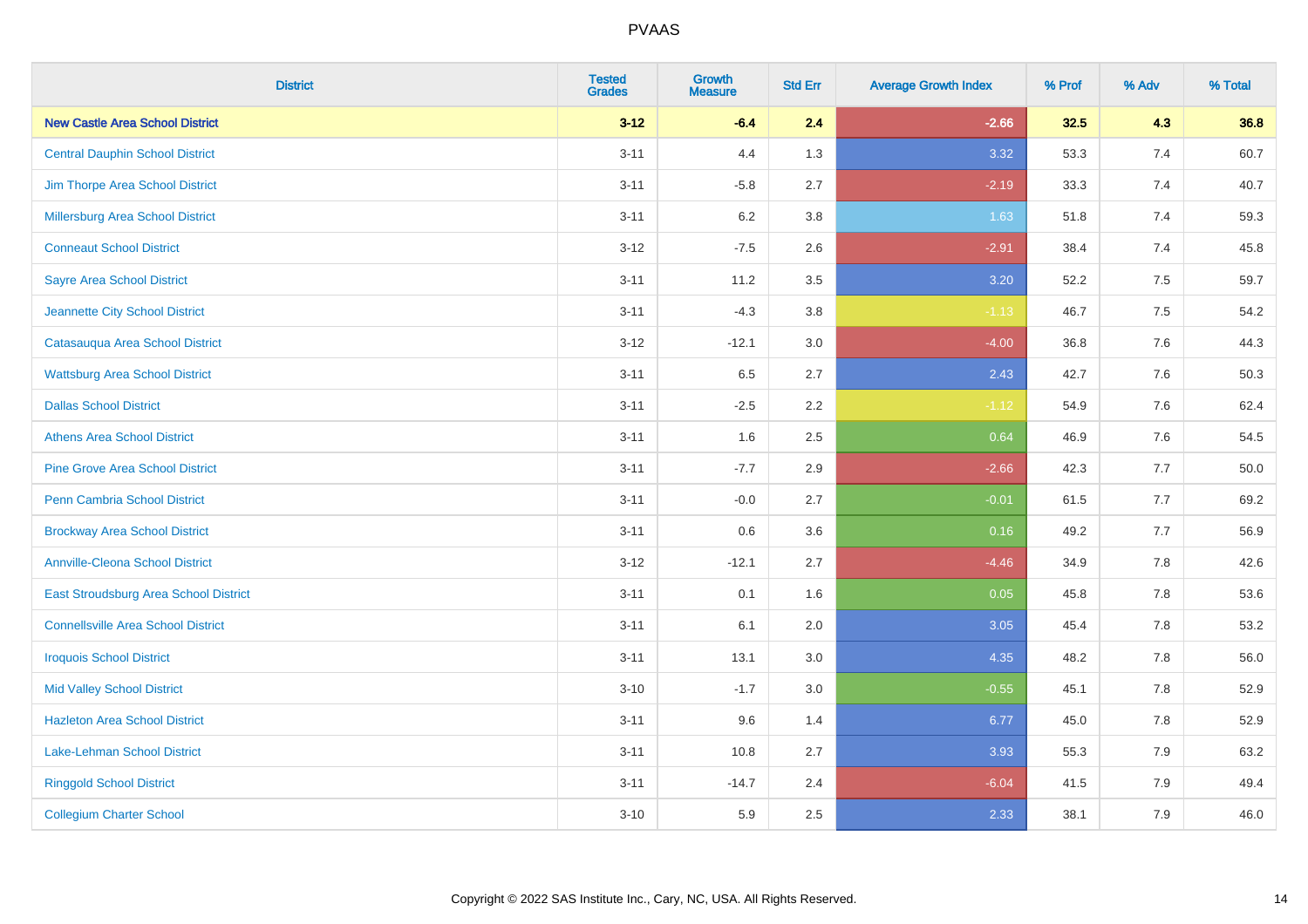| <b>District</b>                                | <b>Tested</b><br><b>Grades</b> | <b>Growth</b><br><b>Measure</b> | <b>Std Err</b> | <b>Average Growth Index</b> | % Prof | % Adv   | % Total |
|------------------------------------------------|--------------------------------|---------------------------------|----------------|-----------------------------|--------|---------|---------|
| <b>New Castle Area School District</b>         | $3 - 12$                       | $-6.4$                          | 2.4            | $-2.66$                     | 32.5   | 4.3     | 36.8    |
| <b>Oxford Area School District</b>             | $3 - 11$                       | $-4.3$                          | 1.9            | $-2.26$                     | 41.3   | $8.0\,$ | 49.3    |
| <b>Mercer Area School District</b>             | $3 - 11$                       | $-0.2$                          | 3.3            | $-0.06$                     | 56.0   | 8.0     | 64.0    |
| <b>Pennridge School District</b>               | $3 - 10$                       | $-16.8$                         | 1.4            | $-11.59$                    | 46.8   | $8.0\,$ | 54.9    |
| <b>Fannett-Metal School District</b>           | $3 - 11$                       | $-3.4$                          | 5.1            | $-0.67$                     | 38.7   | 8.1     | 46.8    |
| <b>Warrior Run School District</b>             | $3 - 11$                       | 4.6                             | 3.0            | 1.51                        | 40.9   | 8.1     | 49.0    |
| <b>Tuscarora School District</b>               | $3 - 11$                       | $-0.6$                          | 2.3            | $-0.27$                     | 45.1   | 8.1     | 53.2    |
| <b>South Western School District</b>           | $3 - 12$                       | 3.9                             | 1.9            | 2.08                        | 60.2   | 8.1     | 68.3    |
| Saint Marys Area School District               | $3 - 11$                       | 7.8                             | 2.6            | 3.04                        | 57.0   | 8.2     | 65.2    |
| <b>Claysburg-Kimmel School District</b>        | $3 - 11$                       | $-5.7$                          | 4.0            | $-1.42$                     | 42.9   | $8.2\,$ | 51.0    |
| <b>Hamburg Area School District</b>            | $3 - 11$                       | 8.9                             | 2.5            | 3.63                        | 43.5   | 8.2     | 51.7    |
| <b>Pittsburgh School District</b>              | $3 - 11$                       | $-3.3$                          | 1.1            | $-3.04$                     | 33.9   | 8.2     | 42.1    |
| <b>Brandywine Heights Area School District</b> | $3 - 11$                       | $-4.9$                          | 2.7            | $-1.81$                     | 49.2   | 8.2     | 57.4    |
| <b>Coudersport Area School District</b>        | $3 - 11$                       | $7.7\,$                         | 3.7            | 2.06                        | 55.7   | 8.2     | 63.9    |
| <b>Ridley School District</b>                  | $3 - 12$                       | 10.0                            | 1.6            | 6.10                        | 45.6   | 8.2     | 53.8    |
| <b>Altoona Area School District</b>            | $3 - 12$                       | 3.3                             | 1.6            | 1.99                        | 47.7   | 8.2     | 55.9    |
| <b>Bensalem Township School District</b>       | $3 - 11$                       | 1.6                             | 1.6            | 0.98                        | 38.8   | 8.3     | 47.1    |
| <b>Bradford Area School District</b>           | $3 - 12$                       | $-9.3$                          | 2.4            | $-3.87$                     | 45.8   | 8.3     | 54.2    |
| Karns City Area School District                | $3 - 11$                       | $-6.0$                          | 2.9            | $-2.03$                     | 53.1   | 8.3     | 61.5    |
| <b>Gillingham Charter School</b>               | $3 - 11$                       | $-4.4$                          | 5.6            | $-0.77$                     | 20.8   | 8.3     | 29.2    |
| 21st Century Cyber Charter School              | $6 - 12$                       | 5.7                             | 2.3            | 2.50                        | 56.7   | 8.3     | 65.0    |
| <b>Cornwall-Lebanon School District</b>        | $3 - 11$                       | 8.3                             | 1.6            | 5.08                        | 47.2   | 8.4     | 55.6    |
| <b>West Perry School District</b>              | $3 - 11$                       | 12.5                            | 2.5            | 4.99                        | 56.6   | 8.4     | 65.0    |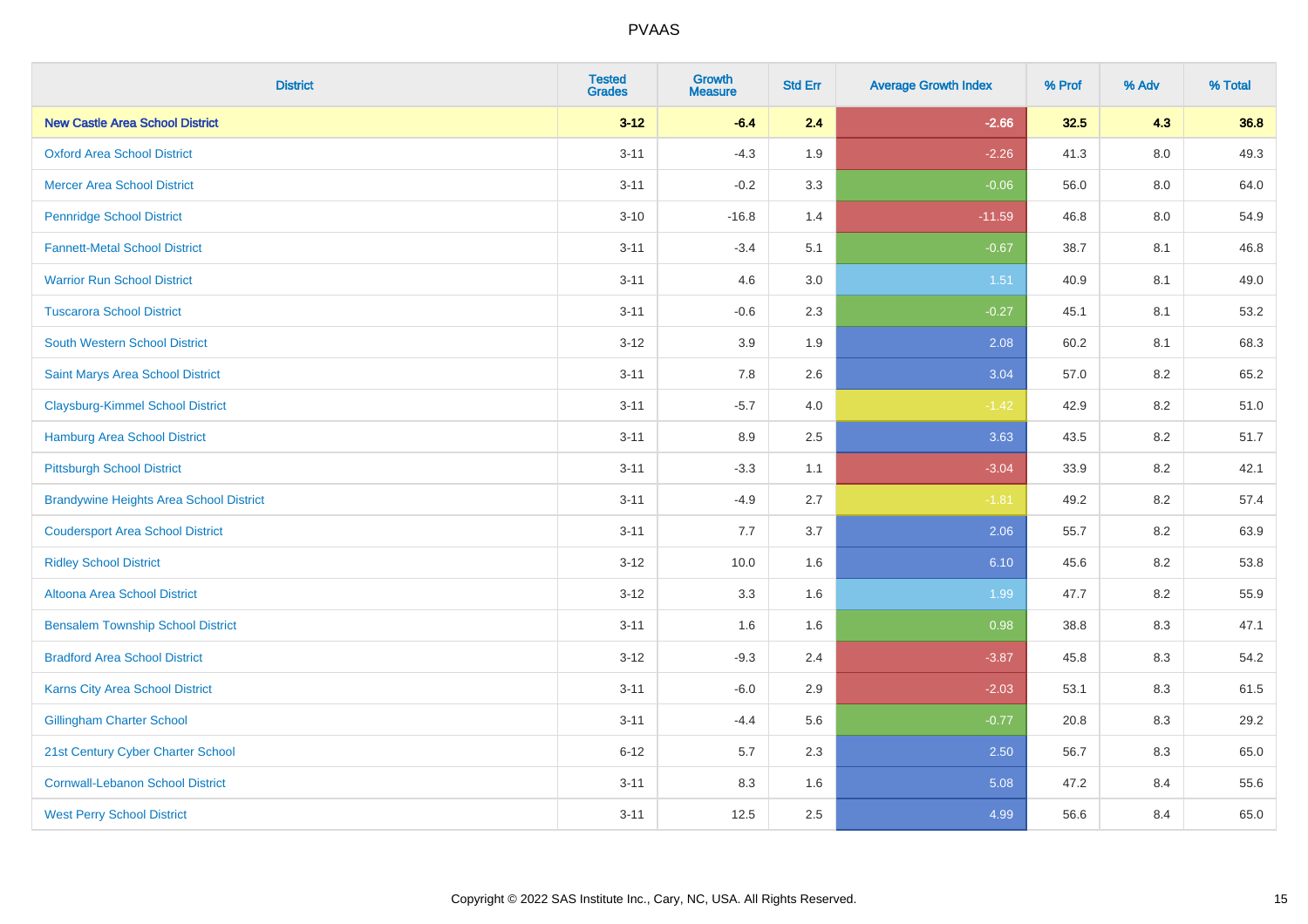| <b>District</b>                                 | <b>Tested</b><br><b>Grades</b> | <b>Growth</b><br><b>Measure</b> | <b>Std Err</b> | <b>Average Growth Index</b> | % Prof | % Adv   | % Total |
|-------------------------------------------------|--------------------------------|---------------------------------|----------------|-----------------------------|--------|---------|---------|
| <b>New Castle Area School District</b>          | $3 - 12$                       | $-6.4$                          | 2.4            | $-2.66$                     | 32.5   | 4.3     | 36.8    |
| <b>Chartiers Valley School District</b>         | $3 - 11$                       | $-1.7$                          | 2.0            | $-0.81$                     | 54.7   | 8.4     | 63.1    |
| <b>Westinghouse Arts Academy Charter School</b> | $9 - 10$                       | $-0.7$                          | 3.6            | $-0.19$                     | 59.2   | 8.4     | 67.6    |
| <b>Wilson Area School District</b>              | $3 - 11$                       | 6.0                             | 2.6            | 2.30                        | 48.7   | 8.5     | 57.2    |
| <b>Octorara Area School District</b>            | $3 - 11$                       | 9.1                             | 2.4            | 3.82                        | 52.1   | 8.5     | 60.6    |
| <b>East Pennsboro Area School District</b>      | $3 - 11$                       | $-4.2$                          | 2.5            | $-1.71$                     | 60.8   | 8.5     | 69.3    |
| <b>Blue Mountain School District</b>            | $3 - 10$                       | $-5.8$                          | 2.3            | $-2.56$                     | 46.6   | 8.5     | 55.1    |
| <b>Baldwin-Whitehall School District</b>        | $3 - 11$                       | 1.8                             | 1.9            | 0.94                        | 58.6   | 8.6     | 67.1    |
| <b>Central Fulton School District</b>           | $3 - 11$                       | $-0.5$                          | 3.5            | $-0.14$                     | 51.4   | 8.6     | 60.0    |
| <b>Upper Adams School District</b>              | $3 - 11$                       | 1.3                             | 2.9            | 0.47                        | 55.2   | 8.6     | 63.8    |
| <b>Chambersburg Area School District</b>        | $3 - 11$                       | $-9.5$                          | 1.3            | $-7.20$                     | 42.7   | 8.6     | 51.4    |
| <b>Centennial School District</b>               | $3 - 10$                       | 7.1                             | 1.7            | 4.29                        | 50.1   | 8.7     | 58.9    |
| <b>Riverside Beaver County School District</b>  | $3 - 11$                       | $-14.0$                         | 3.0            | $-4.64$                     | 49.4   | $8.8\,$ | 58.2    |
| <b>Blackhawk School District</b>                | $3 - 11$                       | 4.7                             | 2.3            | 2.01                        | 55.8   | 8.8     | 64.6    |
| <b>Big Spring School District</b>               | $3 - 11$                       | $-9.8$                          | 2.4            | $-4.00$                     | 38.6   | 8.9     | 47.5    |
| <b>Central Valley School District</b>           | $3 - 10$                       | 4.8                             | 2.4            | 1.98                        | 56.9   | 9.0     | 65.9    |
| <b>Riverside School District</b>                | $3 - 11$                       | $-3.2$                          | 3.0            | $-1.09$                     | 43.0   | 9.0     | 52.0    |
| <b>Plum Borough School District</b>             | $3 - 11$                       | $-11.3$                         | 2.2            | $-5.19$                     | 51.1   | 9.0     | 60.1    |
| <b>Pequea Valley School District</b>            | $3 - 11$                       | $-5.8$                          | 3.2            | $-1.80$                     | 39.8   | 9.1     | 48.9    |
| <b>Donegal School District</b>                  | $3 - 12$                       | 3.1                             | 2.4            | 1.29                        | 60.6   | 9.1     | 69.7    |
| Commonwealth Charter Academy Charter School     | $3 - 10$                       | 9.1                             | 1.9            | 4.90                        | 47.2   | 9.1     | 56.3    |
| <b>Jersey Shore Area School District</b>        | $3 - 11$                       | $0.5\,$                         | 2.6            | 0.21                        | 47.1   | 9.2     | 56.2    |
| <b>Line Mountain School District</b>            | $3 - 11$                       | 4.1                             | 3.2            | 1.27                        | 52.9   | 9.2     | 62.1    |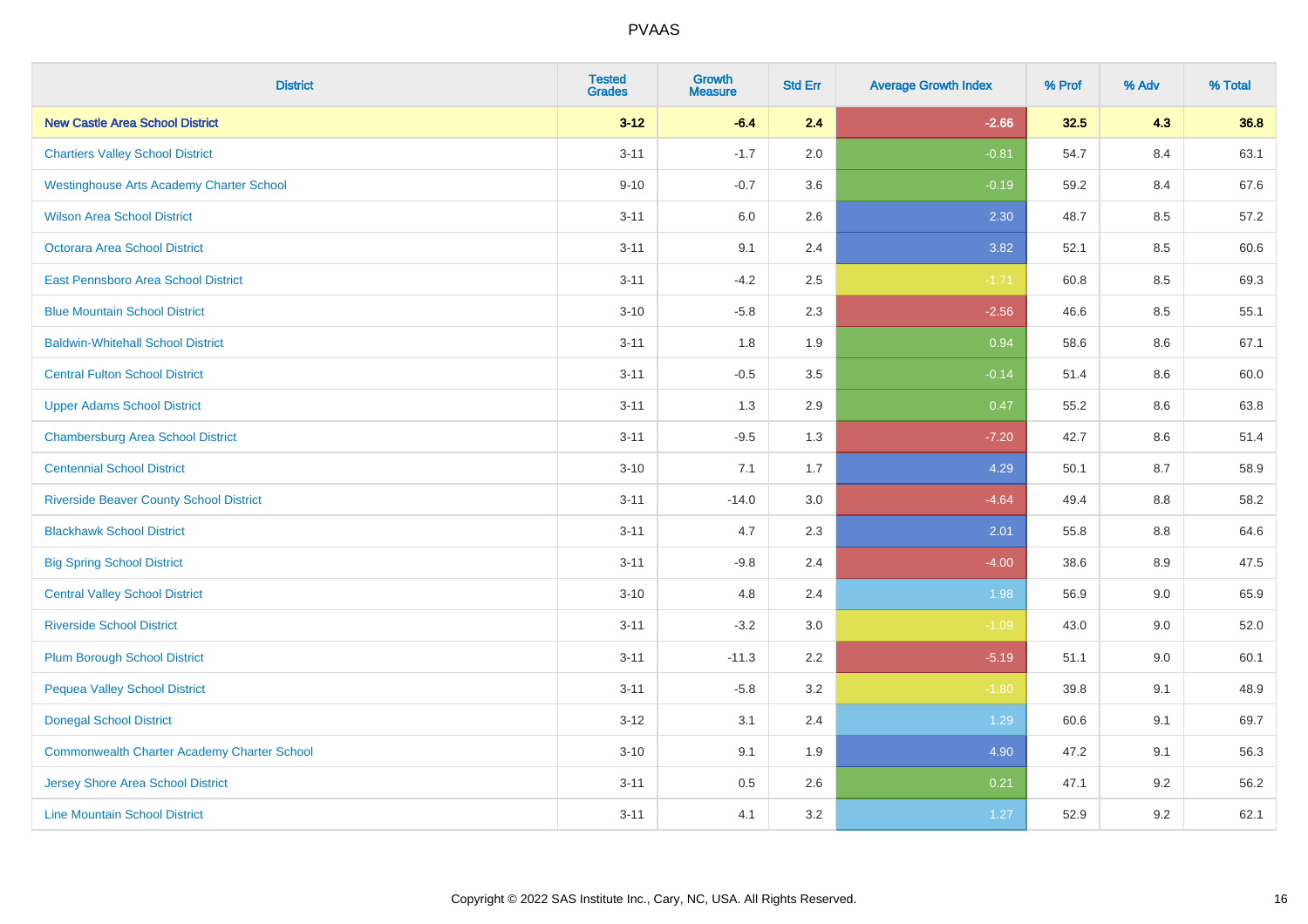| <b>District</b>                           | <b>Tested</b><br><b>Grades</b> | <b>Growth</b><br><b>Measure</b> | <b>Std Err</b> | <b>Average Growth Index</b> | % Prof | % Adv | % Total |
|-------------------------------------------|--------------------------------|---------------------------------|----------------|-----------------------------|--------|-------|---------|
| <b>New Castle Area School District</b>    | $3 - 12$                       | $-6.4$                          | 2.4            | $-2.66$                     | 32.5   | 4.3   | 36.8    |
| Northern Lehigh School District           | $3 - 12$                       | $-10.4$                         | 2.7            | $-3.82$                     | 28.0   | 9.3   | 37.3    |
| <b>Hermitage School District</b>          | $3 - 12$                       | 3.8                             | 2.4            | 1.60                        | 57.5   | 9.3   | 66.8    |
| <b>Butler Area School District</b>        | $3 - 11$                       | $-6.5$                          | 1.5            | $-4.26$                     | 42.5   | 9.4   | 51.9    |
| <b>Bald Eagle Area School District</b>    | $3 - 11$                       | $-2.1$                          | 2.7            | $-0.75$                     | 48.4   | 9.4   | 57.7    |
| <b>Portage Area School District</b>       | $3 - 10$                       | $-8.1$                          | 3.6            | $-2.26$                     | 40.6   | 9.4   | 50.0    |
| <b>Port Allegany School District</b>      | $3 - 11$                       | 4.4                             | 3.6            | 1.21                        | 28.1   | 9.4   | 37.5    |
| <b>West Shore School District</b>         | $3 - 12$                       | 5.0                             | 1.4            | 3.59                        | 54.2   | 9.4   | 63.6    |
| <b>MaST Community Charter School</b>      | $3 - 10$                       | $-4.1$                          | 2.7            | $-1.52$                     | 44.0   | 9.5   | 53.4    |
| <b>Neshaminy School District</b>          | $3 - 11$                       | 4.0                             | 1.3            | 3.02                        | 58.7   | 9.5   | 68.2    |
| <b>Slippery Rock Area School District</b> | $3 - 11$                       | $-6.3$                          | 2.5            | $-2.51$                     | 56.2   | 9.5   | 65.7    |
| Ephrata Area School District              | $3 - 11$                       | 5.6                             | 1.8            | 3.12                        | 54.7   | 9.5   | 64.2    |
| <b>Pittston Area School District</b>      | $3 - 11$                       | $-10.1$                         | 5.6            | $-1.80$                     | 38.1   | 9.5   | 47.6    |
| <b>Conewago Valley School District</b>    | $3 - 12$                       | $-0.9$                          | 2.0            | $-0.45$                     | 51.7   | 9.6   | 61.3    |
| <b>Laurel Highlands School District</b>   | $3 - 11$                       | 4.3                             | 2.4            | 1.81                        | 44.9   | 9.6   | 54.5    |
| <b>Shaler Area School District</b>        | $3 - 11$                       | $-0.8$                          | 1.9            | $-0.43$                     | 49.1   | 9.6   | 58.7    |
| <b>Halifax Area School District</b>       | $3 - 11$                       | 4.7                             | 3.9            | 1.22                        | 61.5   | 9.6   | 71.2    |
| <b>Tunkhannock Area School District</b>   | $3 - 11$                       | 2.3                             | 2.2            | 1.01                        | 44.9   | 9.6   | 54.6    |
| Northwestern Lehigh School District       | $3 - 11$                       | 2.2                             | 2.3            | 0.93                        | 53.3   | 9.7   | 63.0    |
| <b>East Allegheny School District</b>     | $3 - 11$                       | $-6.3$                          | 3.3            | $-1.87$                     | 31.9   | 9.7   | 41.7    |
| <b>Central Cambria School District</b>    | $3 - 11$                       | 3.0                             | 2.5            | 1.17                        | 56.2   | 9.7   | 66.0    |
| Lampeter-Strasburg School District        | $3 - 12$                       | $-8.6$                          | 2.0            | $-4.33$                     | 55.1   | 9.8   | 64.8    |
| <b>Ridgway Area School District</b>       | $3 - 11$                       | $-14.5$                         | 4.1            | $-3.56$                     | 49.0   | 9.8   | 58.8    |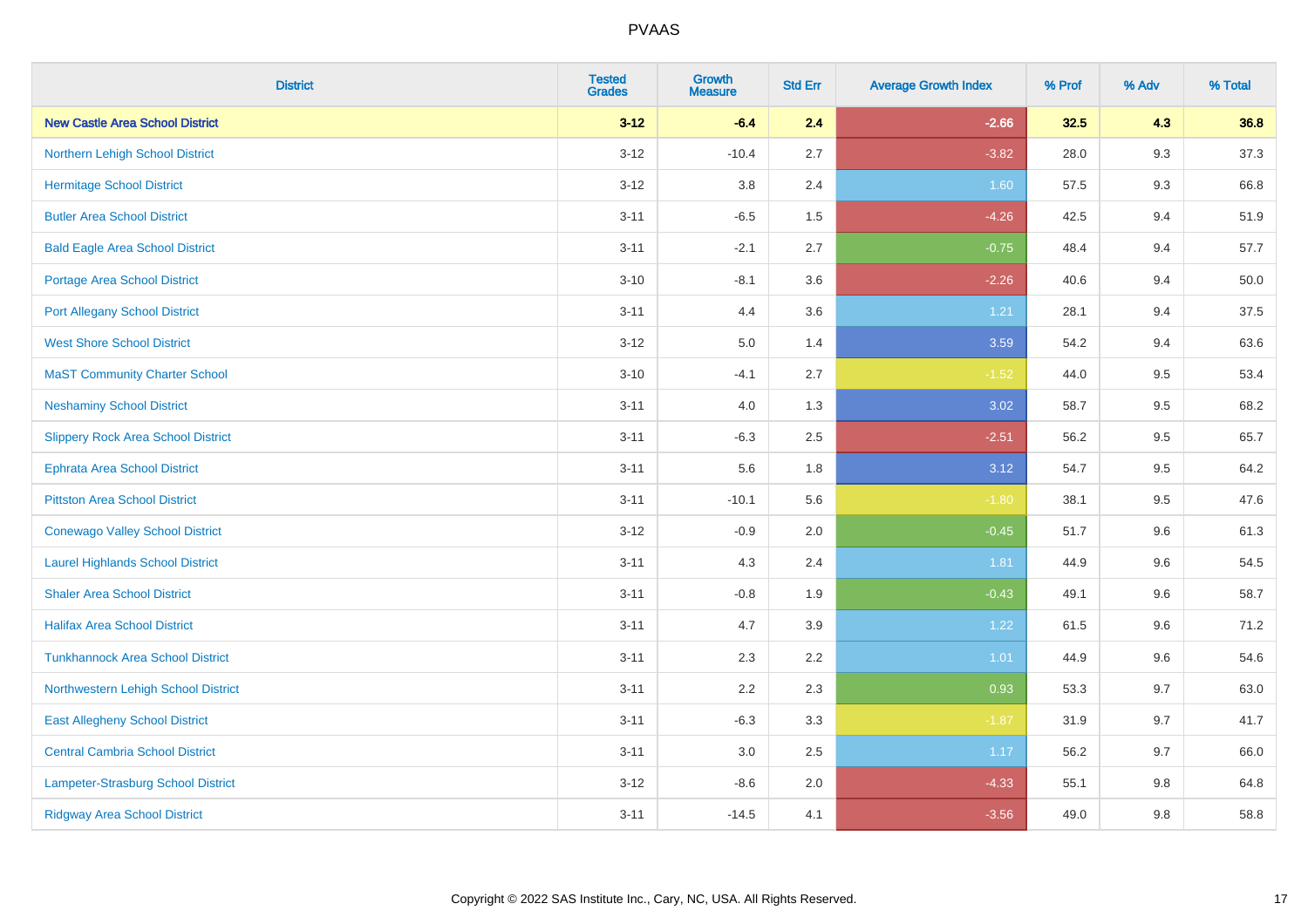| <b>District</b>                             | <b>Tested</b><br><b>Grades</b> | Growth<br><b>Measure</b> | <b>Std Err</b> | <b>Average Growth Index</b> | % Prof | % Adv | % Total |
|---------------------------------------------|--------------------------------|--------------------------|----------------|-----------------------------|--------|-------|---------|
| <b>New Castle Area School District</b>      | $3 - 12$                       | $-6.4$                   | 2.4            | $-2.66$                     | 32.5   | 4.3   | 36.8    |
| California Area School District             | $3 - 10$                       | $-7.3$                   | 3.6            | $-2.02$                     | 42.6   | 9.8   | 52.5    |
| <b>School Lane Charter School</b>           | $3 - 11$                       | 12.4                     | 3.6            | 3.43                        | 59.1   | 9.8   | 68.9    |
| <b>Nazareth Area School District</b>        | $3 - 11$                       | $-4.7$                   | 1.7            | $-2.82$                     | 59.2   | 9.9   | 69.0    |
| Kane Area School District                   | $3 - 10$                       | $-3.7$                   | 3.2            | $-1.17$                     | 39.5   | 9.9   | 49.4    |
| <b>Greencastle-Antrim School District</b>   | $3 - 11$                       | $-3.0$                   | 2.2            | $-1.36$                     | 62.4   | 9.9   | 72.3    |
| <b>Hempfield School District</b>            | $3 - 11$                       | 0.1                      | 1.4            | 0.08                        | 58.2   | 9.9   | 68.2    |
| <b>Pottsgrove School District</b>           | $3 - 11$                       | $2.8\,$                  | 2.0            | 1.35                        | 44.0   | 10.0  | 53.9    |
| <b>Apollo-Ridge School District</b>         | $3 - 12$                       | $-4.7$                   | 3.7            | $-1.24$                     | 50.0   | 10.0  | 60.0    |
| <b>Cheltenham School District</b>           | $3 - 11$                       | $-1.4$                   | 2.1            | $-0.67$                     | 46.1   | 10.0  | 56.1    |
| <b>Bedford Area School District</b>         | $3 - 11$                       | 2.5                      | 2.6            | 0.93                        | 48.5   | 10.0  | 58.5    |
| <b>Quakertown Community School District</b> | $3-12$                         | $-4.4$                   | 1.6            | $-2.70$                     | 56.5   | 10.0  | 66.6    |
| Selinsgrove Area School District            | $3 - 12$                       | 8.3                      | 2.3            | 3.54                        | 56.8   | 10.0  | 66.8    |
| <b>Albert Gallatin Area School District</b> | $3 - 11$                       | $-0.8$                   | 2.4            | $-0.32$                     | 54.5   | 10.0  | 64.6    |
| <b>Susquenita School District</b>           | $3 - 11$                       | $-0.1$                   | $2.8\,$        | $-0.01$                     | 47.7   | 10.1  | 57.8    |
| <b>Bellwood-Antis School District</b>       | $3 - 10$                       | $-1.2$                   | 3.2            | $-0.39$                     | 55.1   | 10.1  | 65.2    |
| <b>Shippensburg Area School District</b>    | $3 - 11$                       | 9.3                      | 1.9            | 4.84                        | 53.1   | 10.2  | 63.3    |
| <b>Cranberry Area School District</b>       | $3 - 12$                       | 9.2                      | 3.0            | 3.04                        | 47.5   | 10.2  | 57.6    |
| <b>Schuylkill Valley School District</b>    | $3 - 11$                       | 1.4                      | 2.5            | 0.56                        | 55.1   | 10.2  | 65.3    |
| Huntingdon Area School District             | $3 - 11$                       | $-2.0$                   | 2.7            | $-0.72$                     | 36.8   | 10.3  | 47.0    |
| <b>Newport School District</b>              | $3 - 12$                       | 1.4                      | 3.5            | 0.41                        | 51.5   | 10.3  | 61.8    |
| <b>West Mifflin Area School District</b>    | $3 - 12$                       | $-12.3$                  | 2.9            | $-4.22$                     | 39.7   | 10.3  | 50.0    |
| <b>Forbes Road School District</b>          | $3 - 11$                       | 2.8                      | 5.1            | 0.56                        | 41.4   | 10.3  | 51.7    |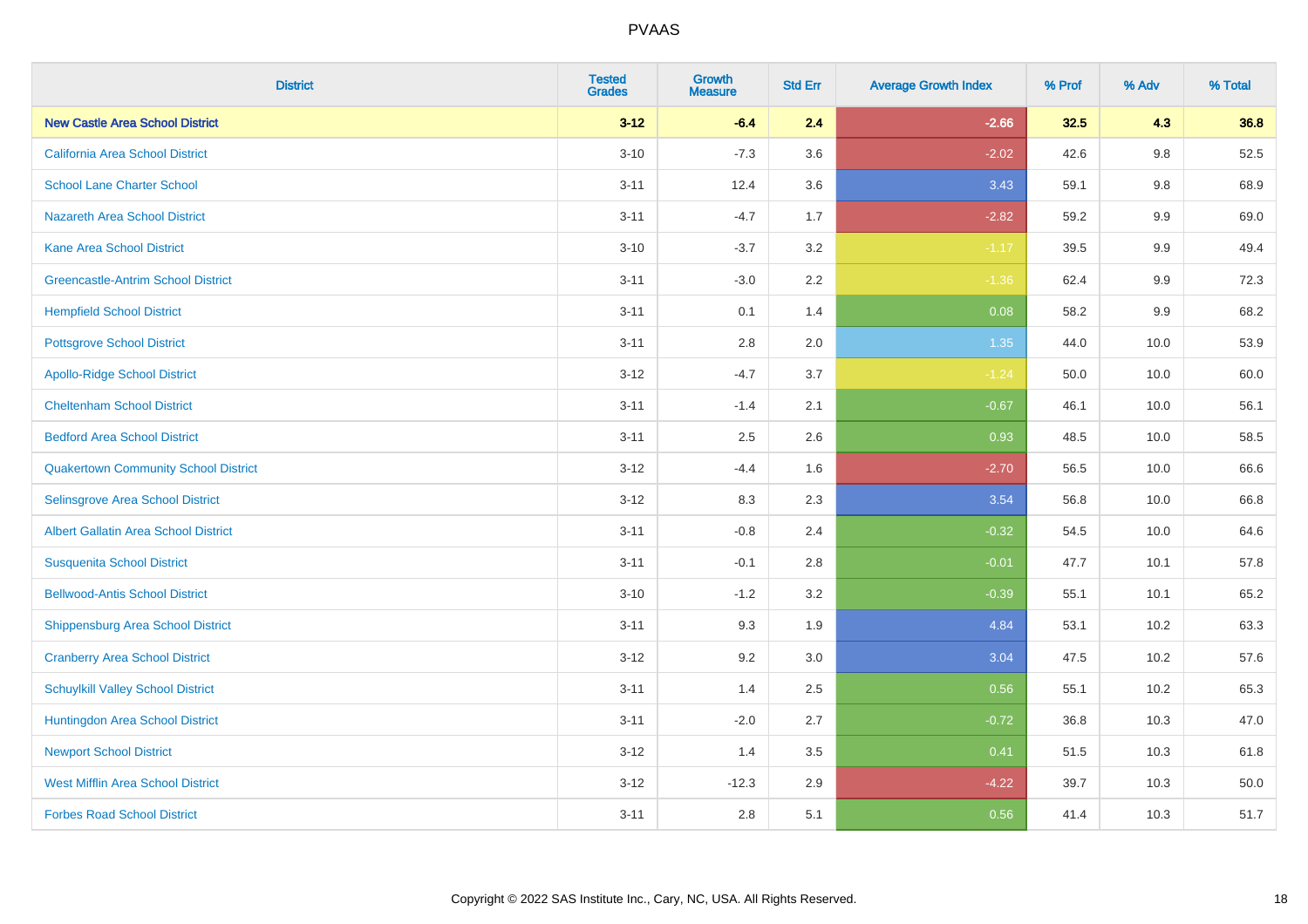| <b>District</b>                                 | <b>Tested</b><br><b>Grades</b> | <b>Growth</b><br><b>Measure</b> | <b>Std Err</b> | <b>Average Growth Index</b> | % Prof | % Adv | % Total |
|-------------------------------------------------|--------------------------------|---------------------------------|----------------|-----------------------------|--------|-------|---------|
| <b>New Castle Area School District</b>          | $3 - 12$                       | $-6.4$                          | 2.4            | $-2.66$                     | 32.5   | 4.3   | 36.8    |
| <b>Ligonier Valley School District</b>          | $3 - 11$                       | 4.2                             | 3.1            | 1.34                        | 59.1   | 10.3  | 69.5    |
| <b>Littlestown Area School District</b>         | $3 - 11$                       | 11.4                            | 2.5            | 4.62                        | 55.2   | 10.4  | 65.6    |
| <b>Kiski Area School District</b>               | $3 - 11$                       | $-3.7$                          | 2.0            | $-1.86$                     | 57.4   | 10.4  | 67.8    |
| <b>Crawford Central School District</b>         | $3 - 11$                       | $-4.7$                          | 2.2            | $-2.15$                     | 40.6   | 10.5  | 51.1    |
| <b>Southern Fulton School District</b>          | $3 - 11$                       | $-23.7$                         | 4.4            | $-5.37$                     | 34.2   | 10.5  | 44.7    |
| <b>Carlynton School District</b>                | $3 - 11$                       | 7.3                             | 3.3            | 2.22                        | 41.0   | 10.5  | 51.6    |
| <b>Phoenixville Area School District</b>        | $3 - 11$                       | $-1.7$                          | 2.1            | $-0.83$                     | 59.9   | 10.6  | 70.5    |
| <b>Bellefonte Area School District</b>          | $3 - 11$                       | $-0.4$                          | 2.2            | $-0.17$                     | 47.6   | 10.6  | 58.2    |
| Ambridge Area School District                   | $3 - 12$                       | 9.1                             | 2.6            | 3.46                        | 50.4   | 10.7  | 61.1    |
| <b>Kennett Consolidated School District</b>     | $3 - 11$                       | 4.8                             | 1.8            | 2.61                        | 52.5   | 10.7  | 63.2    |
| <b>Wyoming Area School District</b>             | $3 - 10$                       | $-1.3$                          | 2.6            | $-0.50$                     | 53.8   | 10.8  | 64.6    |
| Northampton Area School District                | $3 - 11$                       | 4.0                             | 1.6            | 2.51                        | 52.3   | 10.8  | 63.1    |
| <b>Mohawk Area School District</b>              | $3 - 11$                       | $-7.5$                          | 3.1            | $-2.45$                     | 49.4   | 11.0  | 60.4    |
| <b>Belle Vernon Area School District</b>        | $3 - 11$                       | 6.5                             | 2.6            | 2.44                        | 55.6   | 11.1  | 66.7    |
| Pennsylvania Virtual Charter School             | $3 - 11$                       | 11.8                            | 3.5            | 3.37                        | 56.5   | 11.1  | 67.6    |
| <b>Elizabethtown Area School District</b>       | $3 - 12$                       | $-0.9$                          | 1.9            | $-0.47$                     | 50.0   | 11.2  | 61.2    |
| Pennsylvania Leadership Charter School          | $3 - 11$                       | 4.6                             | 2.2            | 2.13                        | 55.4   | 11.2  | 66.7    |
| <b>Boyertown Area School District</b>           | $3 - 11$                       | $-4.7$                          | 1.5            | $-3.17$                     | 55.2   | 11.3  | 66.5    |
| <b>Eastern Lancaster County School District</b> | $3-12$                         | 4.5                             | 2.2            | 2.09                        | 46.3   | 11.4  | 57.6    |
| <b>Seneca Valley School District</b>            | $3 - 11$                       | $-1.4$                          | 1.4            | $-0.99$                     | 57.2   | 11.4  | 68.6    |
| <b>Eastern Lebanon County School District</b>   | $3 - 11$                       | 8.6                             | 2.2            | 3.84                        | 48.8   | 11.4  | 60.3    |
| <b>Central York School District</b>             | $3-12$                         | 12.3                            | 1.7            | 7.20                        | 55.5   | 11.5  | 67.0    |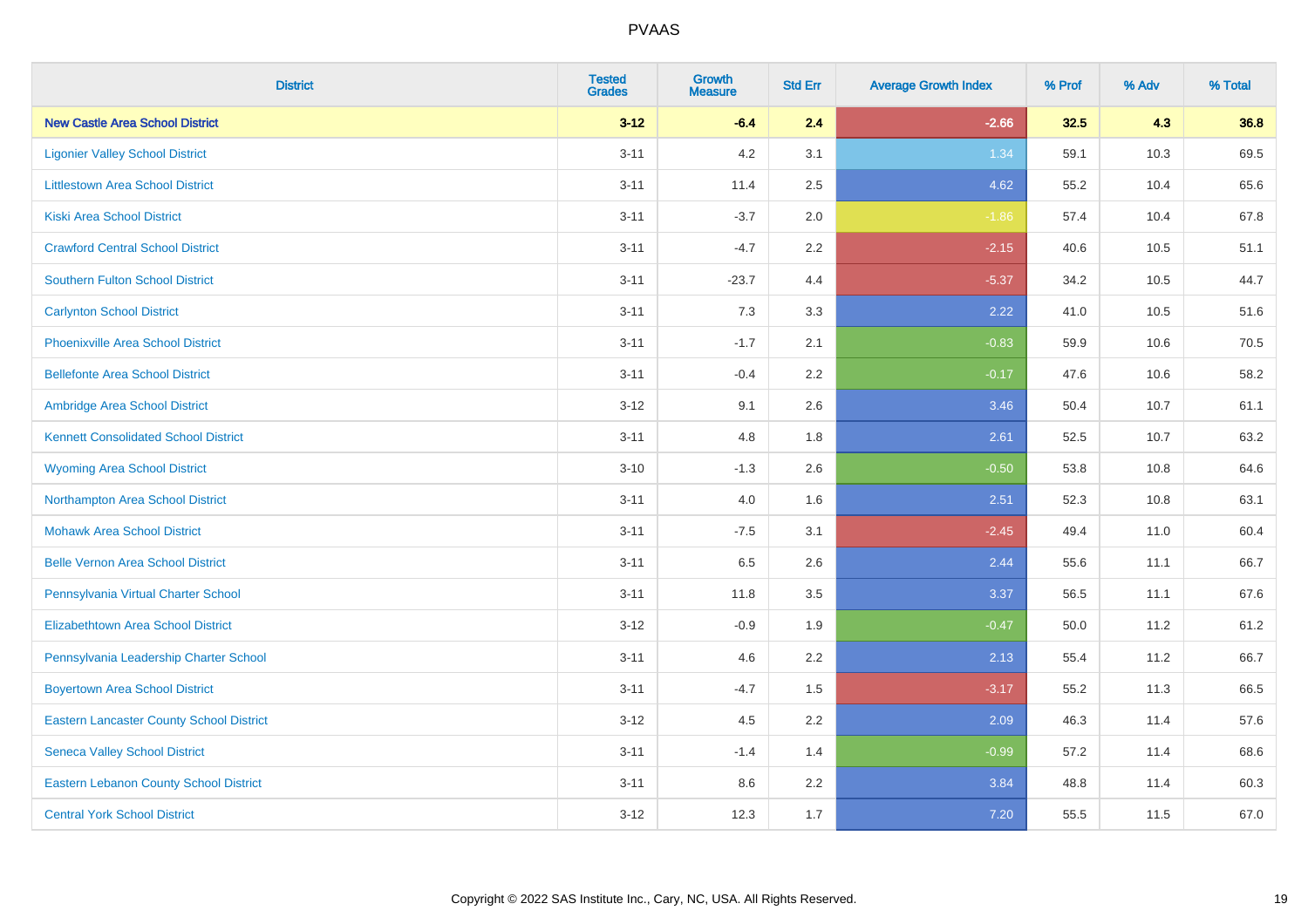| <b>District</b>                               | <b>Tested</b><br><b>Grades</b> | <b>Growth</b><br><b>Measure</b> | <b>Std Err</b> | <b>Average Growth Index</b> | % Prof | % Adv | % Total |
|-----------------------------------------------|--------------------------------|---------------------------------|----------------|-----------------------------|--------|-------|---------|
| <b>New Castle Area School District</b>        | $3 - 12$                       | $-6.4$                          | 2.4            | $-2.66$                     | 32.5   | 4.3   | 36.8    |
| Northern York County School District          | $3 - 11$                       | 15.6                            | 2.0            | 7.98                        | 57.4   | 11.5  | 68.8    |
| Daniel Boone Area School District             | $3 - 12$                       | 5.7                             | 2.0            | 2.88                        | 51.0   | 11.5  | 62.6    |
| <b>East Penn School District</b>              | $3 - 11$                       | 4.1                             | 1.3            | 3.27                        | 55.8   | 11.5  | 67.3    |
| <b>Manheim Central School District</b>        | $3 - 11$                       | 2.1                             | 2.1            | 1.01                        | 53.2   | 11.6  | 64.8    |
| <b>Fleetwood Area School District</b>         | $3 - 10$                       | 12.2                            | 2.2            | 5.68                        | 53.5   | 11.6  | 65.2    |
| <b>Abington School District</b>               | $3 - 10$                       | $-11.5$                         | 1.9            | $-6.00$                     | 56.2   | 11.6  | 67.8    |
| <b>Wyalusing Area School District</b>         | $3 - 12$                       | $8.8\,$                         | 3.3            | 2.68                        | 54.6   | 11.7  | 66.2    |
| <b>Trinity Area School District</b>           | $3 - 11$                       | $-5.4$                          | 2.0            | $-2.71$                     | 48.3   | 11.8  | 60.1    |
| <b>Bloomsburg Area School District</b>        | $3 - 10$                       | 0.7                             | 3.0            | 0.23                        | 55.9   | 11.8  | 67.6    |
| Southern Lehigh School District               | $3 - 11$                       | $-0.4$                          | 2.3            | $-0.17$                     | 66.1   | 11.9  | 78.0    |
| <b>Wellsboro Area School District</b>         | $3 - 11$                       | $-12.4$                         | 3.0            | $-4.11$                     | 49.2   | 11.9  | 61.1    |
| Owen J Roberts School District                | $3 - 11$                       | $-12.3$                         | 1.6            | $-7.61$                     | 57.0   | 11.9  | 69.0    |
| <b>Bethlehem Area School District</b>         | $3 - 11$                       | 9.3                             | 1.1            | 8.15                        | 44.7   | 12.0  | 56.7    |
| <b>Keystone Oaks School District</b>          | $3 - 11$                       | $5.5\,$                         | 2.6            | 2.07                        | 53.2   | 12.1  | 65.4    |
| <b>Allegheny Valley School District</b>       | $3 - 11$                       | 8.5                             | 3.9            | 2.17                        | 53.1   | 12.2  | 65.3    |
| <b>Hollidaysburg Area School District</b>     | $3 - 11$                       | 6.0                             | 2.1            | 2.88                        | 57.1   | 12.3  | 69.4    |
| Montgomery Area School District               | $3 - 11$                       | 10.7                            | 3.6            | 2.96                        | 48.7   | 12.4  | 61.1    |
| <b>Greater Nanticoke Area School District</b> | $3 - 12$                       | 11.2                            | 2.8            | 4.01                        | 38.0   | 12.4  | 50.4    |
| <b>Derry Area School District</b>             | $3 - 11$                       | 13.2                            | 2.8            | 4.69                        | 60.0   | 12.5  | 72.5    |
| <b>Eastern York School District</b>           | $3 - 11$                       | 9.6                             | 2.6            | 3.71                        | 56.3   | 12.6  | 68.9    |
| <b>Lower Dauphin School District</b>          | $3 - 11$                       | 0.6                             | 1.9            | 0.33                        | 49.2   | 12.6  | 61.8    |
| <b>Penn Manor School District</b>             | $3 - 11$                       | $-0.4$                          | 1.6            | $-0.25$                     | 51.9   | 12.6  | 64.5    |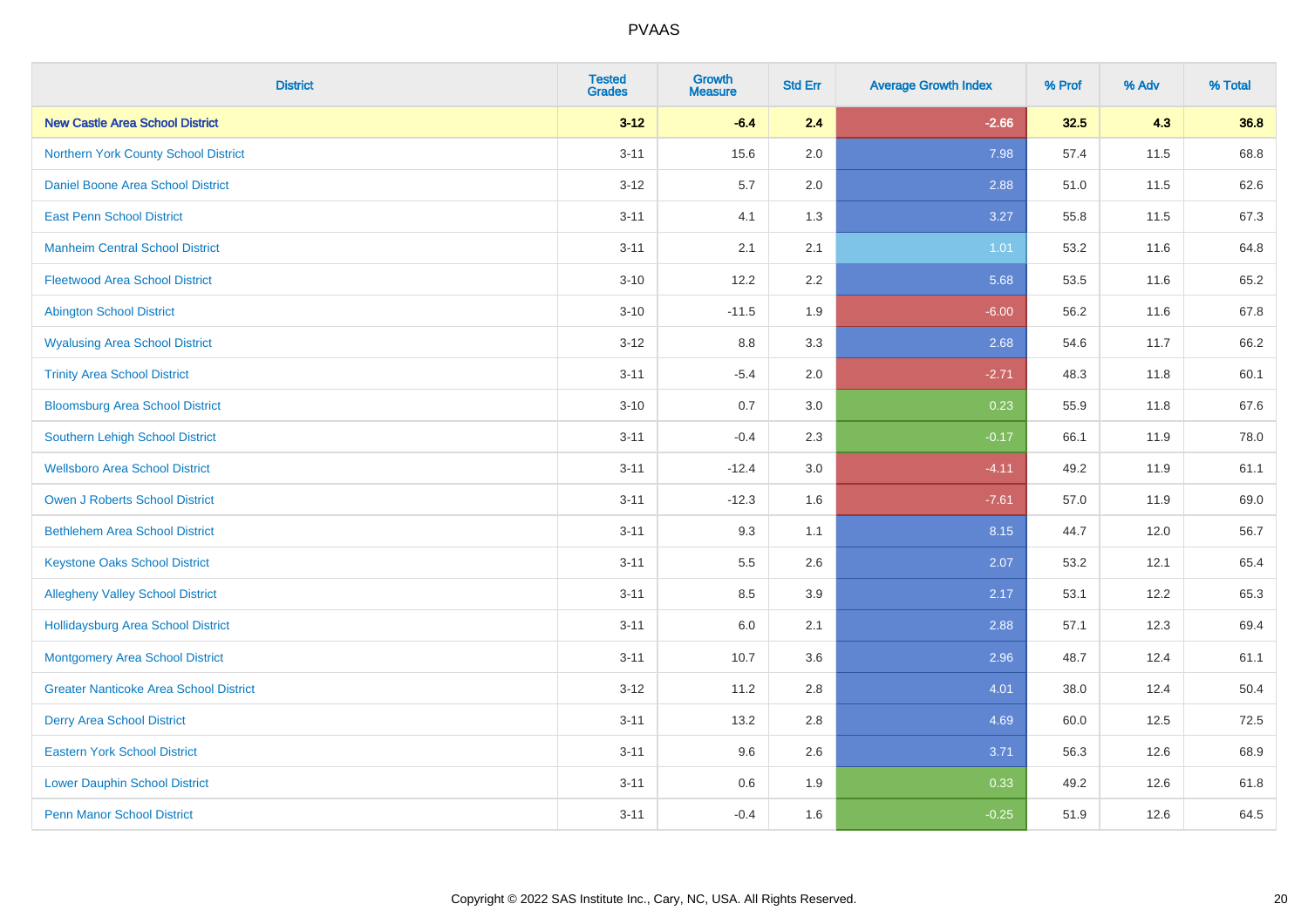| <b>District</b>                               | <b>Tested</b><br><b>Grades</b> | <b>Growth</b><br><b>Measure</b> | <b>Std Err</b> | <b>Average Growth Index</b> | % Prof | % Adv | % Total |
|-----------------------------------------------|--------------------------------|---------------------------------|----------------|-----------------------------|--------|-------|---------|
| <b>New Castle Area School District</b>        | $3 - 12$                       | $-6.4$                          | 2.4            | $-2.66$                     | 32.5   | 4.3   | 36.8    |
| Pen Argyl Area School District                | $3 - 12$                       | 9.2                             | 2.7            | 3.46                        | 50.0   | 12.6  | 62.6    |
| <b>Spring Cove School District</b>            | $3 - 11$                       | 3.4                             | 2.5            | 1.33                        | 47.8   | 12.7  | 60.4    |
| <b>Marple Newtown School District</b>         | $3 - 11$                       | 2.0                             | 2.4            | 0.81                        | 57.6   | 12.8  | 70.4    |
| <b>Williamsport Area School District</b>      | $3 - 11$                       | 1.9                             | 1.8            | 1.04                        | 44.1   | 12.8  | 56.9    |
| <b>Oley Valley School District</b>            | $3 - 11$                       | $-0.4$                          | 2.8            | $-0.15$                     | 43.1   | 12.9  | 56.0    |
| <b>Wayne Highlands School District</b>        | $3 - 11$                       | 7.8                             | 2.4            | 3.23                        | 52.3   | 13.1  | 65.4    |
| <b>Upper Perkiomen School District</b>        | $3 - 11$                       | 22.1                            | 2.1            | 10.74                       | 57.7   | 13.2  | 70.9    |
| <b>Unionville-Chadds Ford School District</b> | $3 - 11$                       | 17.1                            | 3.1            | 5.51                        | 68.1   | 13.2  | 81.3    |
| <b>Quaker Valley School District</b>          | $3 - 11$                       | $-2.8$                          | 2.6            | $-1.08$                     | 55.2   | 13.2  | 68.4    |
| <b>Westmont Hilltop School District</b>       | $3 - 11$                       | $-4.0$                          | $2.8\,$        | $-1.40$                     | 36.3   | 13.3  | 49.6    |
| <b>Kutztown Area School District</b>          | $3 - 12$                       | $-0.2$                          | 3.2            | $-0.05$                     | 55.4   | 13.3  | 68.7    |
| <b>Harmony Area School District</b>           | $3 - 10$                       | 4.5                             | 6.3            | 0.72                        | 33.3   | 13.3  | 46.7    |
| <b>Jamestown Area School District</b>         | $3 - 11$                       | 13.5                            | 4.2            | 3.19                        | 64.4   | 13.3  | 77.8    |
| <b>Dubois Area School District</b>            | $3 - 11$                       | $-6.2$                          | 2.0            | $-3.07$                     | 50.9   | 13.4  | 64.3    |
| <b>Sharpsville Area School District</b>       | $3 - 11$                       | $-1.4$                          | 3.5            | $-0.40$                     | 55.2   | 13.4  | 68.7    |
| <b>Perkiomen Valley School District</b>       | $3 - 11$                       | $-3.5$                          | 1.6            | $-2.18$                     | 53.8   | 13.4  | 67.2    |
| <b>Midd-West School District</b>              | $3 - 11$                       | 10.3                            | 2.7            | 3.80                        | 58.0   | 13.4  | 71.4    |
| <b>Conestoga Valley School District</b>       | $3 - 11$                       | 8.7                             | 1.8            | 4.69                        | 60.3   | 13.5  | 73.8    |
| <b>Forest Hills School District</b>           | $3 - 11$                       | $-7.3$                          | 2.7            | $-2.74$                     | 41.1   | 13.7  | 54.8    |
| <b>South Park School District</b>             | $3 - 11$                       | $-11.3$                         | 2.7            | $-4.23$                     | 53.5   | 13.7  | 67.3    |
| Mechanicsburg Area School District            | $3 - 11$                       | 5.9                             | 1.8            | 3.29                        | 57.2   | 13.7  | 70.9    |
| <b>Gateway School District</b>                | $3 - 11$                       | 0.8                             | 2.2            | 0.38                        | 52.1   | 13.8  | 65.9    |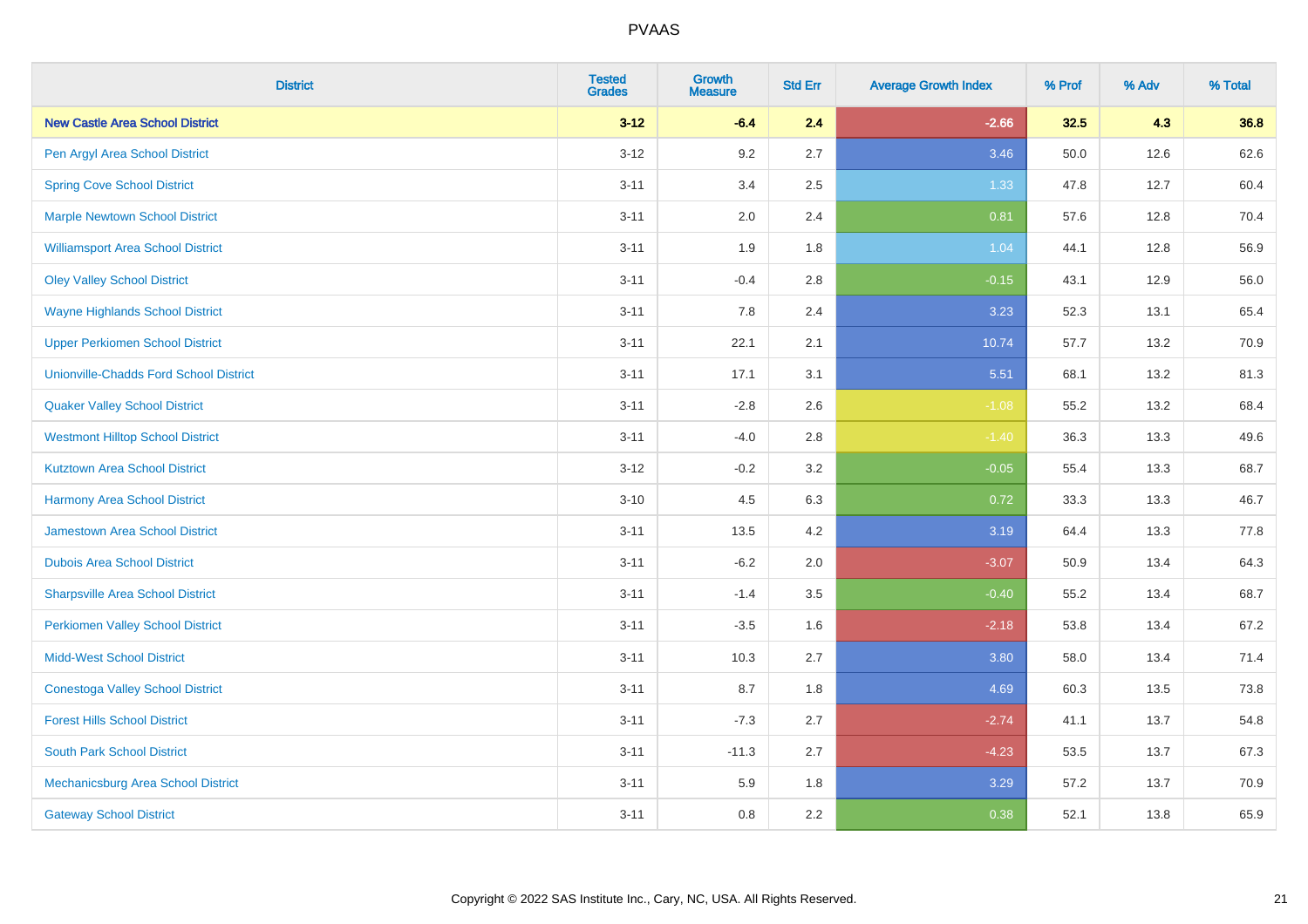| <b>District</b>                                    | <b>Tested</b><br><b>Grades</b> | <b>Growth</b><br><b>Measure</b> | <b>Std Err</b> | <b>Average Growth Index</b> | % Prof | % Adv | % Total |
|----------------------------------------------------|--------------------------------|---------------------------------|----------------|-----------------------------|--------|-------|---------|
| <b>New Castle Area School District</b>             | $3 - 12$                       | $-6.4$                          | 2.4            | $-2.66$                     | 32.5   | 4.3   | 36.8    |
| <b>Burrell School District</b>                     | $3 - 11$                       | 4.5                             | 3.1            | 1.48                        | 58.5   | 13.8  | 72.3    |
| Shenango Area School District                      | $3 - 11$                       | $-2.6$                          | 3.3            | $-0.79$                     | 50.6   | 13.9  | 64.6    |
| <b>Berlin Brothersvalley School District</b>       | $3 - 11$                       | 4.0                             | 4.2            | 0.96                        | 48.8   | 14.0  | 62.8    |
| <b>Gettysburg Area School District</b>             | $3 - 11$                       | $-4.0$                          | 2.1            | $-1.89$                     | 45.3   | 14.0  | 59.3    |
| <b>Greater Latrobe School District</b>             | $3 - 11$                       | $0.6\,$                         | 1.9            | 0.31                        | 55.5   | 14.1  | 69.5    |
| <b>Cocalico School District</b>                    | $3 - 11$                       | 10.6                            | 2.0            | 5.18                        | 50.8   | 14.1  | 64.8    |
| <b>Ellwood City Area School District</b>           | $3 - 11$                       | $-4.2$                          | 3.2            | $-1.29$                     | 54.1   | 14.1  | 68.2    |
| <b>North Hills School District</b>                 | $3 - 11$                       | $-1.8$                          | 1.8            | $-0.96$                     | 59.1   | 14.1  | 73.2    |
| <b>Millcreek Township School District</b>          | $3 - 11$                       | 3.1                             | 1.5            | 2.06                        | 55.6   | 14.2  | 69.7    |
| <b>North East School District</b>                  | $3 - 11$                       | $-9.3$                          | 3.1            | $-3.02$                     | 62.6   | 14.4  | 77.0    |
| <b>Hanover Public School District</b>              | $3 - 11$                       | 5.2                             | 2.8            | 1.83                        | 52.2   | 14.4  | 66.7    |
| <b>Avella Area School District</b>                 | $3 - 12$                       | $-0.3$                          | 4.7            | $-0.05$                     | 49.3   | 14.5  | 63.8    |
| <b>Clarion Area School District</b>                | $3 - 11$                       | 10.3                            | 4.1            | 2.51                        | 45.4   | 14.6  | 60.0    |
| <b>Wilson School District</b>                      | $3 - 12$                       | $8.8\,$                         | 1.5            | 5.96                        | 52.6   | 14.6  | 67.2    |
| <b>Valley View School District</b>                 | $3 - 11$                       | 18.1                            | 2.4            | 7.42                        | 53.7   | 14.7  | 68.4    |
| <b>Lincoln Park Performing Arts Charter School</b> | $7 - 11$                       | 3.6                             | 2.5            | 1.42                        | 59.6   | 14.7  | 74.3    |
| <b>Central Columbia School District</b>            | $3 - 12$                       | $-4.8$                          | 2.6            | $-1.86$                     | 53.7   | 14.8  | 68.5    |
| <b>Somerset Area School District</b>               | $3 - 11$                       | $-4.4$                          | 2.3            | $-1.93$                     | 44.4   | 14.9  | 59.3    |
| <b>Spring Grove Area School District</b>           | $3 - 11$                       | 5.6                             | 2.1            | 2.68                        | 55.1   | 15.0  | 70.1    |
| <b>North Clarion County School District</b>        | $3-12$                         | 3.7                             | 4.3            | 0.85                        | 67.5   | 15.0  | 82.5    |
| <b>Montour School District</b>                     | $3 - 11$                       | $-1.8$                          | 2.1            | $-0.88$                     | 61.4   | 15.1  | 76.5    |
| <b>Harbor Creek School District</b>                | $3 - 11$                       | $-7.1$                          | 2.7            | $-2.67$                     | 48.8   | 15.2  | 64.0    |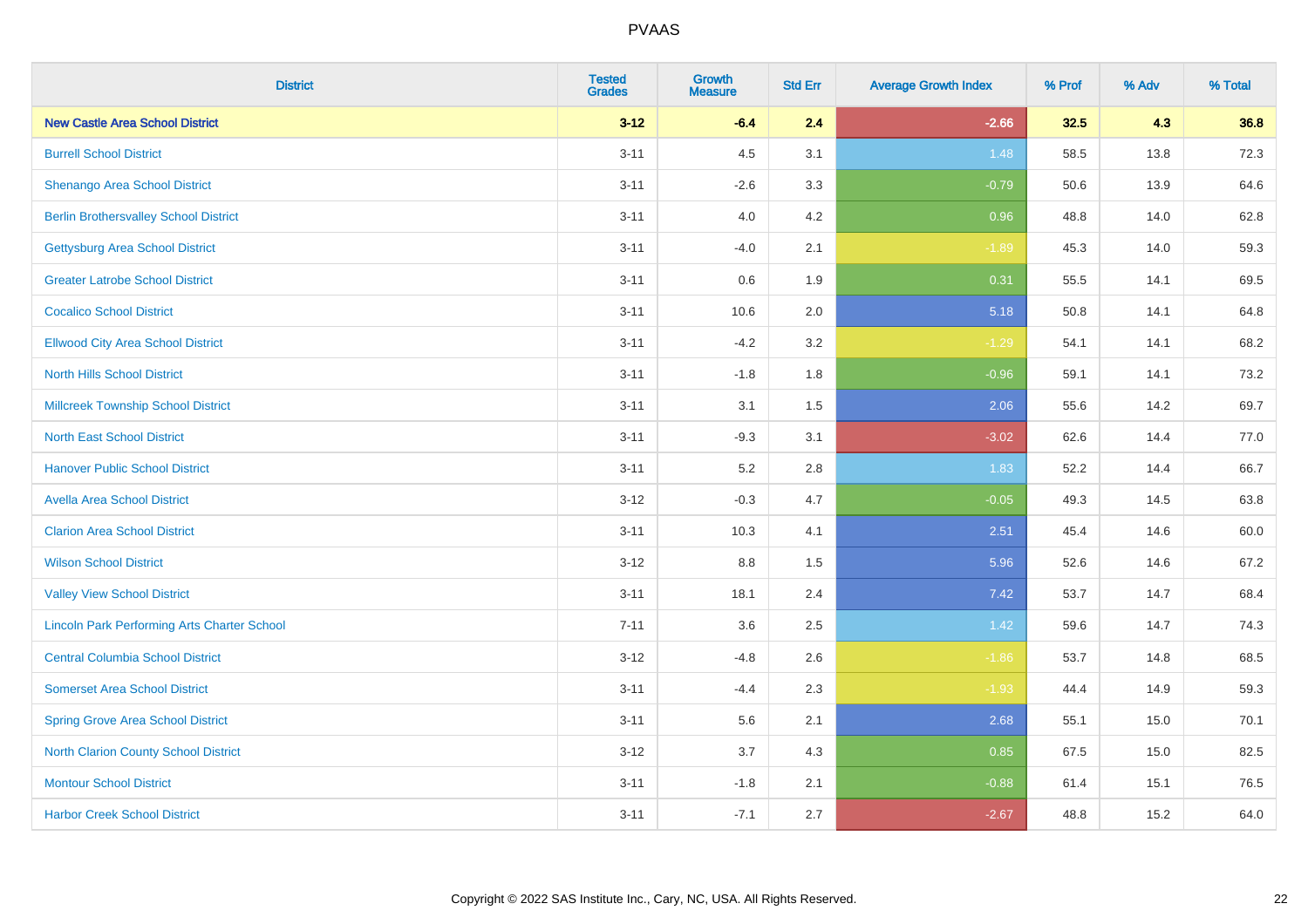| <b>District</b>                            | <b>Tested</b><br><b>Grades</b> | <b>Growth</b><br><b>Measure</b> | <b>Std Err</b> | <b>Average Growth Index</b> | % Prof | % Adv | % Total |
|--------------------------------------------|--------------------------------|---------------------------------|----------------|-----------------------------|--------|-------|---------|
| <b>New Castle Area School District</b>     | $3 - 12$                       | $-6.4$                          | 2.4            | $-2.66$                     | 32.5   | 4.3   | 36.8    |
| <b>Souderton Area School District</b>      | $3 - 11$                       | 12.4                            | 1.5            | 8.28                        | 61.7   | 15.2  | 76.9    |
| <b>Franklin Regional School District</b>   | $3 - 11$                       | 2.0                             | 1.9            | 1.02                        | 66.7   | 15.5  | 82.1    |
| <b>Manheim Township School District</b>    | $3 - 12$                       | $-0.9$                          | 1.6            | $-0.58$                     | 53.2   | 15.5  | 68.7    |
| <b>Brookville Area School District</b>     | $3 - 11$                       | 6.9                             | 3.0            | 2.30                        | 55.2   | 15.6  | 70.8    |
| Palmyra Area School District               | $3 - 11$                       | 5.6                             | 1.9            | 2.96                        | 56.4   | 15.6  | 72.0    |
| <b>Girard School District</b>              | $3 - 11$                       | $-0.6$                          | 2.7            | $-0.22$                     | 53.9   | 15.6  | 69.6    |
| <b>West Allegheny School District</b>      | $3 - 12$                       | 4.0                             | 2.1            | 1.96                        | 63.1   | 15.7  | 78.8    |
| <b>Riverview School District</b>           | $3 - 11$                       | $-4.6$                          | 3.8            | $-1.20$                     | 57.9   | 15.8  | 73.7    |
| <b>Canon-Mcmillan School District</b>      | $3 - 11$                       | $-0.8$                          | 1.6            | $-0.50$                     | 58.7   | 15.9  | 74.6    |
| <b>Delaware Valley School District</b>     | $3 - 11$                       | 12.6                            | 1.8            | 6.93                        | 55.2   | 16.2  | 71.4    |
| <b>Abington Heights School District</b>    | $3 - 11$                       | 13.5                            | 2.2            | 6.27                        | 58.3   | 16.2  | 74.5    |
| <b>Deer Lakes School District</b>          | $3 - 11$                       | 17.0                            | 2.7            | 6.32                        | 61.5   | 16.4  | 77.9    |
| <b>Methacton School District</b>           | $3 - 11$                       | 2.5                             | 1.7            | 1.43                        | 62.5   | 16.4  | 79.0    |
| <b>North Pocono School District</b>        | $3 - 11$                       | $-2.3$                          | 3.4            | $-0.68$                     | 52.0   | 16.4  | 68.5    |
| <b>Grove City Area School District</b>     | $3 - 12$                       | 5.1                             | 2.4            | 2.09                        | 36.4   | 16.5  | 52.8    |
| <b>Spring-Ford Area School District</b>    | $3 - 11$                       | 6.0                             | 1.3            | 4.46                        | 60.8   | 16.5  | 77.4    |
| <b>South Butler County School District</b> | $3 - 10$                       | 3.9                             | 2.5            | 1.54                        | 53.1   | 16.6  | 69.7    |
| Northeastern York School District          | $3 - 11$                       | 5.9                             | 2.0            | 3.03                        | 51.1   | 16.6  | 67.6    |
| <b>Council Rock School District</b>        | $3 - 11$                       | 8.9                             | 1.2            | 7.65                        | 62.8   | 16.6  | 79.4    |
| <b>Oswayo Valley School District</b>       | $3 - 12$                       | 8.5                             | 5.0            | 1.68                        | 50.0   | 16.7  | 66.7    |
| <b>Northgate School District</b>           | $3 - 11$                       | 6.3                             | 3.6            | 1.73                        | 53.3   | 16.7  | 70.0    |
| <b>Avon Grove Charter School</b>           | $3 - 11$                       | 9.0                             | 2.9            | 3.13                        | 58.8   | 16.7  | 75.5    |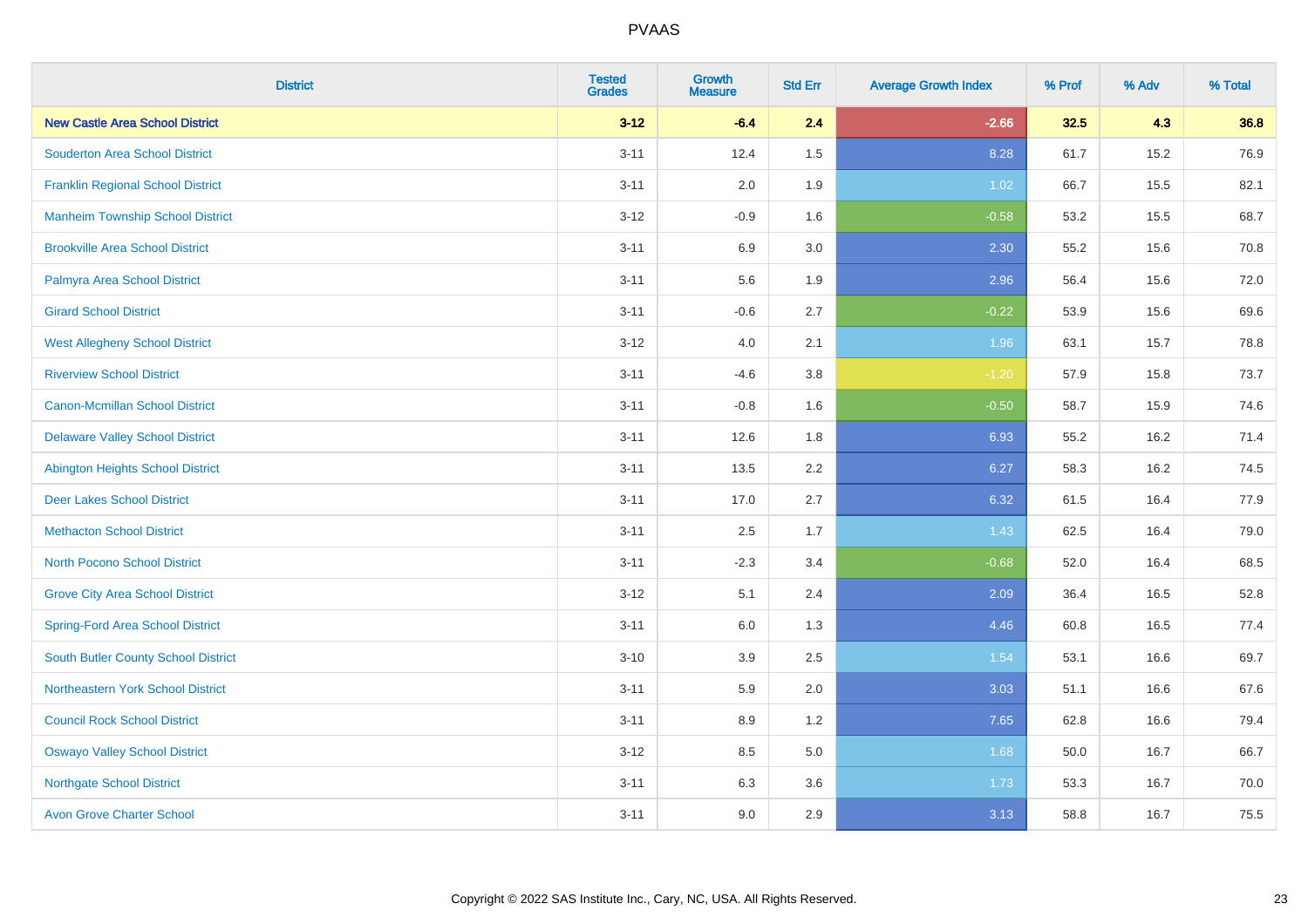| <b>District</b>                                | <b>Tested</b><br><b>Grades</b> | <b>Growth</b><br><b>Measure</b> | <b>Std Err</b> | <b>Average Growth Index</b> | % Prof | % Adv | % Total |
|------------------------------------------------|--------------------------------|---------------------------------|----------------|-----------------------------|--------|-------|---------|
| <b>New Castle Area School District</b>         | $3 - 12$                       | $-6.4$                          | 2.4            | $-2.66$                     | 32.5   | 4.3   | 36.8    |
| <b>Tyrone Area School District</b>             | $3 - 12$                       | 19.7                            | 2.5            | 7.87                        | 60.4   | 16.7  | 77.1    |
| <b>Beaver Area School District</b>             | $3 - 10$                       | 4.7                             | 2.4            | 1.94                        | 57.4   | 16.8  | 74.2    |
| <b>Central Bucks School District</b>           | $3 - 11$                       | 1.6                             | 0.9            | 1.66                        | 63.0   | 16.8  | 79.8    |
| <b>Warwick School District</b>                 | $3 - 11$                       | 5.2                             | 1.9            | 2.76                        | 46.4   | 17.0  | 63.3    |
| <b>North Penn School District</b>              | $3 - 11$                       | 9.1                             | 1.1            | 8.36                        | 55.8   | 17.0  | 72.8    |
| <b>Crestwood School District</b>               | $3 - 11$                       | $-0.4$                          | 2.4            | $-0.17$                     | 57.4   | 17.0  | 74.4    |
| <b>Lower Moreland Township School District</b> | $3 - 11$                       | 2.0                             | 2.2            | 0.95                        | 62.8   | 17.0  | 79.8    |
| <b>Homer-Center School District</b>            | $3 - 11$                       | 9.7                             | 3.6            | 2.70                        | 45.1   | 17.2  | 62.3    |
| <b>Western Wayne School District</b>           | $3 - 11$                       | 5.6                             | 2.9            | 1.93                        | 41.3   | 17.4  | 58.7    |
| <b>Camp Hill School District</b>               | $3 - 12$                       | 2.3                             | 3.0            | 0.78                        | 53.6   | 17.5  | 71.1    |
| <b>Wyomissing Area School District</b>         | $3 - 12$                       | 0.8                             | 2.6            | 0.33                        | 55.7   | 17.6  | 73.3    |
| <b>Fairview School District</b>                | $3 - 11$                       | 3.4                             | 2.6            | 1.32                        | 57.2   | 17.6  | 74.8    |
| <b>Conemaugh Township Area School District</b> | $3 - 12$                       | $-3.7$                          | 3.4            | $-1.09$                     | 53.8   | 17.6  | 71.4    |
| <b>Shanksville-Stonycreek School District</b>  | $3 - 10$                       | 7.0                             | 5.9            | 1.20                        | 64.7   | 17.6  | 82.4    |
| <b>Freeport Area School District</b>           | $3 - 10$                       | 9.7                             | 2.5            | 3.91                        | 57.5   | 17.8  | 75.3    |
| <b>Dallastown Area School District</b>         | $3 - 11$                       | 13.5                            | 1.5            | 8.84                        | 56.0   | 17.9  | 73.8    |
| Southern York County School District           | $3 - 11$                       | 14.2                            | 2.1            | 6.91                        | 55.1   | 18.1  | 73.1    |
| <b>Mars Area School District</b>               | $3 - 10$                       | 5.7                             | 2.1            | 2.75                        | 57.9   | 18.2  | 76.1    |
| Lehigh Valley Charter High School For The Arts | $9 - 10$                       | 7.3                             | 2.6            | 2.82                        | 62.3   | 18.2  | 80.5    |
| <b>Danville Area School District</b>           | $3 - 11$                       | 0.4                             | 2.6            | 0.15                        | 57.4   | 18.4  | 75.7    |
| <b>Indiana Area School District</b>            | $3 - 11$                       | $-5.3$                          | 2.3            | $-2.28$                     | 47.6   | 18.4  | 66.1    |
| <b>Moon Area School District</b>               | $3 - 11$                       | 8.2                             | 1.9            | 4.25                        | 58.7   | 18.5  | 77.2    |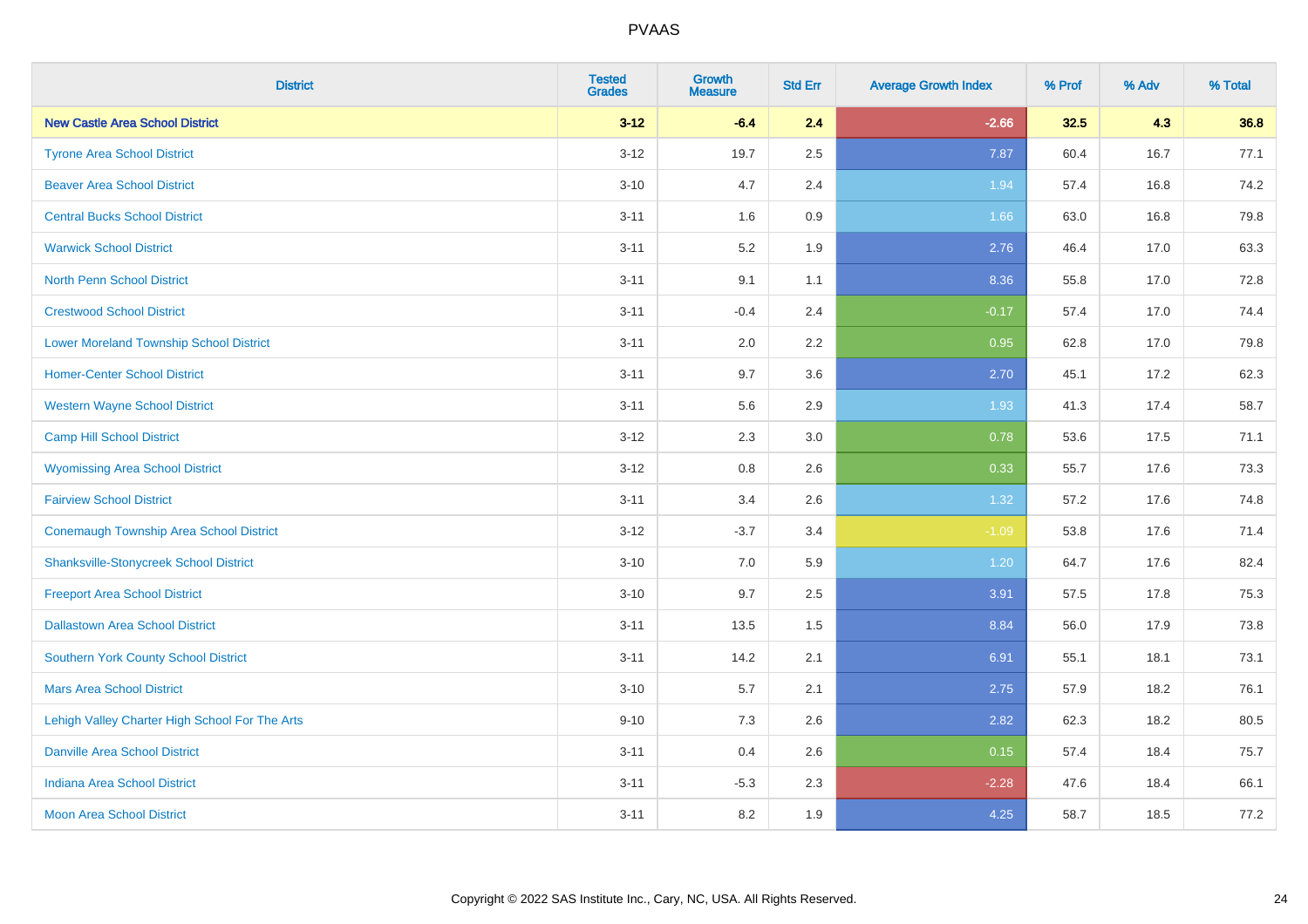| <b>District</b>                                 | <b>Tested</b><br><b>Grades</b> | <b>Growth</b><br><b>Measure</b> | <b>Std Err</b> | <b>Average Growth Index</b> | % Prof | % Adv | % Total |
|-------------------------------------------------|--------------------------------|---------------------------------|----------------|-----------------------------|--------|-------|---------|
| <b>New Castle Area School District</b>          | $3 - 12$                       | $-6.4$                          | 2.4            | $-2.66$                     | 32.5   | 4.3   | 36.8    |
| <b>Lewisburg Area School District</b>           | $3 - 11$                       | $-2.7$                          | 2.6            | $-1.03$                     | 57.0   | 18.5  | 75.6    |
| <b>Avon Grove School District</b>               | $3 - 10$                       | 10.0                            | 1.6            | 6.26                        | 56.3   | 18.6  | 74.9    |
| <b>Bethel Park School District</b>              | $3 - 11$                       | 5.6                             | 1.8            | 3.18                        | 65.3   | 18.6  | 83.9    |
| Capital Area School for the Arts Charter School | $9 - 11$                       | 5.8                             | 4.1            | 1.39                        | 59.3   | 18.6  | 78.0    |
| <b>Garnet Valley School District</b>            | $3 - 10$                       | 10.9                            | 1.7            | 6.53                        | 67.1   | 19.0  | 86.1    |
| <b>Richland School District</b>                 | $3 - 11$                       | 6.7                             | 2.9            | 2.33                        | 62.2   | 19.2  | 81.4    |
| <b>Upper Merion Area School District</b>        | $3 - 11$                       | 15.3                            | 2.0            | 7.62                        | 59.3   | 19.3  | 78.6    |
| <b>Bentworth School District</b>                | $3 - 11$                       | 5.7                             | 3.2            | 1.75                        | 44.2   | 19.5  | 63.6    |
| Leechburg Area School District                  | $3 - 11$                       | 4.4                             | 4.0            | 1.09                        | 47.8   | 19.6  | 67.4    |
| <b>Colonial School District</b>                 | $3 - 11$                       | 14.0                            | 1.7            | 8.21                        | 60.2   | 19.6  | 79.8    |
| Northern Bedford County School District         | $3 - 11$                       | 16.5                            | 3.6            | 4.58                        | 51.7   | 20.0  | 71.7    |
| <b>Hempfield Area School District</b>           | $3 - 12$                       | 4.6                             | 1.6            | 2.86                        | 53.5   | 20.1  | 73.6    |
| <b>Montoursville Area School District</b>       | $3-12$                         | 10.8                            | 2.5            | 4.24                        | 44.6   | 20.1  | 64.8    |
| <b>West Chester Area School District</b>        | $3 - 11$                       | 12.6                            | 1.2            | 10.38                       | 66.8   | 20.2  | 87.0    |
| <b>Saucon Valley School District</b>            | $3 - 11$                       | 14.7                            | 2.5            | 5.98                        | 48.7   | 20.2  | 69.0    |
| <b>Mountain View School District</b>            | $3 - 11$                       | 20.9                            | 3.5            | 5.91                        | 57.8   | 20.3  | 78.1    |
| West Jefferson Hills School District            | $3 - 11$                       | 1.8                             | 2.1            | 0.88                        | 55.7   | 20.8  | 76.4    |
| <b>Fort Leboeuf School District</b>             | $3 - 11$                       | 11.7                            | 2.5            | 4.73                        | 48.5   | 21.1  | 69.6    |
| <b>Pennsbury School District</b>                | $3 - 11$                       | 11.7                            | 1.5            | 7.90                        | 60.1   | 21.3  | 81.3    |
| <b>Springfield School District</b>              | $3 - 11$                       | 13.8                            | 1.7            | 7.99                        | 60.9   | 21.5  | 82.4    |
| <b>Tidioute Community Charter School</b>        | $3 - 11$                       | 5.7                             | 5.1            | 1.11                        | 34.4   | 21.9  | 56.2    |
| <b>Penn-Trafford School District</b>            | $3 - 11$                       | 13.4                            | 1.7            | 7.87                        | 62.3   | 21.9  | 84.2    |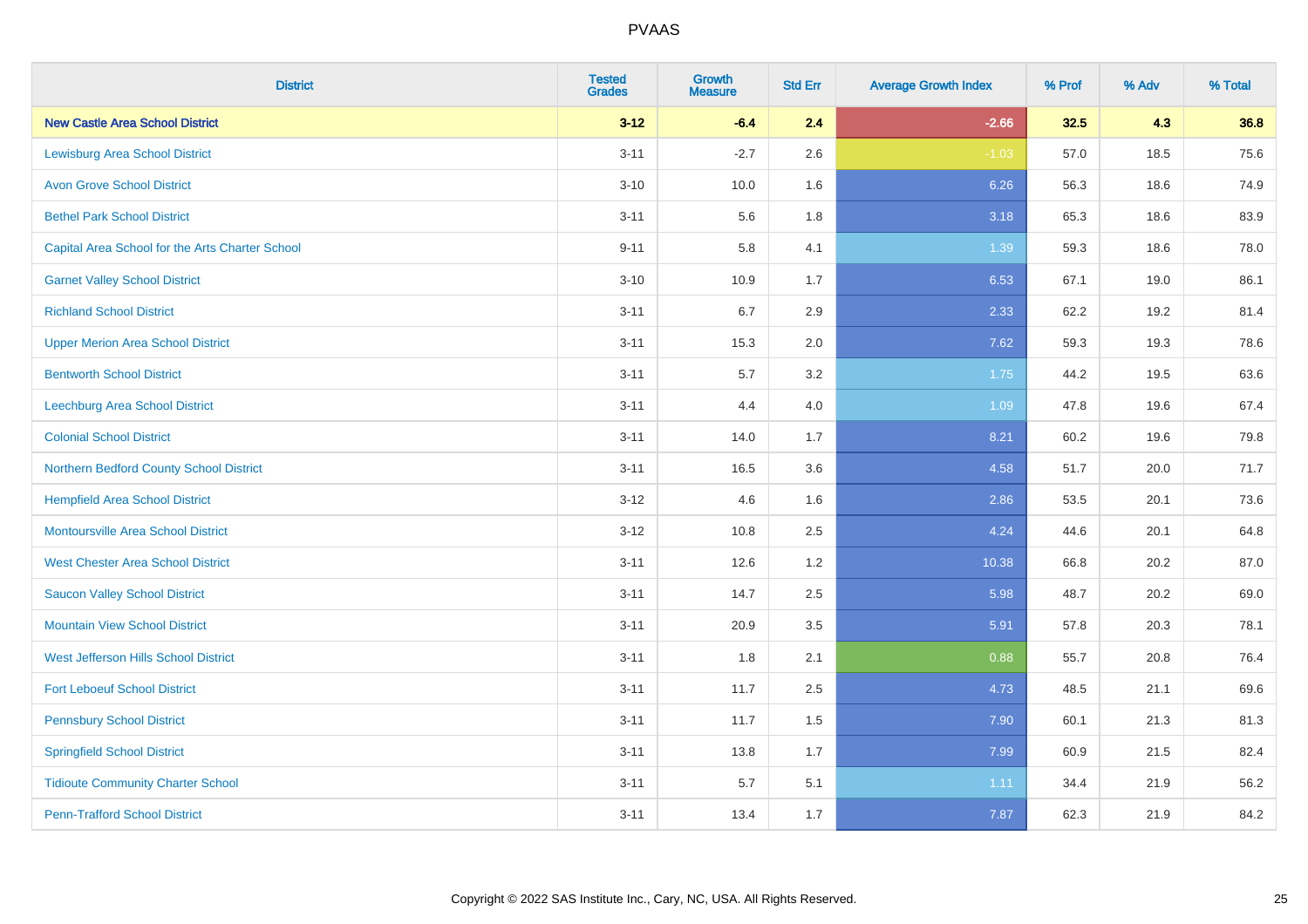| <b>District</b>                           | <b>Tested</b><br><b>Grades</b> | Growth<br><b>Measure</b> | <b>Std Err</b> | <b>Average Growth Index</b> | % Prof | % Adv | % Total |
|-------------------------------------------|--------------------------------|--------------------------|----------------|-----------------------------|--------|-------|---------|
| <b>New Castle Area School District</b>    | $3 - 12$                       | $-6.4$                   | 2.4            | $-2.66$                     | 32.5   | 4.3   | 36.8    |
| <b>Parkland School District</b>           | $3 - 11$                       | 5.3                      | 1.2            | 4.30                        | 58.0   | 22.3  | 80.4    |
| <b>Wissahickon School District</b>        | $3 - 10$                       | 12.5                     | 1.8            | 6.85                        | 58.3   | 22.4  | 80.7    |
| Wallingford-Swarthmore School District    | $3 - 10$                       | 0.9                      | 2.4            | 0.38                        | 64.4   | 22.7  | 87.1    |
| New Hope-Solebury School District         | $3 - 11$                       | 7.5                      | 2.9            | 2.57                        | 68.2   | 22.7  | 90.9    |
| Renaissance Academy Charter School        | $3 - 11$                       | 8.3                      | 3.3            | 2.54                        | 45.6   | 22.8  | 68.4    |
| Penns Valley Area School District         | $3 - 12$                       | 14.0                     | 2.9            | 4.80                        | 41.9   | 23.1  | 65.0    |
| <b>Radnor Township School District</b>    | $3 - 12$                       | 1.0                      | 2.1            | 0.50                        | 65.0   | 23.2  | 88.2    |
| <b>Cumberland Valley School District</b>  | $3 - 12$                       | 18.5                     | 1.3            | 14.64                       | 60.7   | 23.4  | 84.1    |
| Downingtown Area School District          | $3 - 11$                       | 12.1                     | 1.1            | 10.67                       | 60.0   | 23.5  | 83.6    |
| Mt Lebanon School District                | $3 - 11$                       | $-1.0$                   | 1.5            | $-0.70$                     | 61.9   | 24.0  | 85.9    |
| <b>Pine-Richland School District</b>      | $3 - 11$                       | 11.5                     | 1.8            | 6.31                        | 60.6   | 24.4  | 85.0    |
| <b>Upper Dublin School District</b>       | $3 - 12$                       | 15.4                     | 1.8            | 8.53                        | 60.8   | 24.8  | 85.6    |
| <b>Greenwood School District</b>          | $3 - 11$                       | 15.9                     | 3.9            | 4.11                        | 50.0   | 25.0  | 75.0    |
| <b>Haverford Township School District</b> | $3 - 11$                       | $8.0\,$                  | 1.5            | 5.27                        | 53.0   | 25.5  | 78.6    |
| <b>Derry Township School District</b>     | $3 - 10$                       | 12.8                     | 2.0            | 6.39                        | 54.8   | 25.8  | 80.6    |
| <b>State College Area School District</b> | $3 - 11$                       | 20.5                     | 1.4            | 14.33                       | 58.0   | 25.9  | 84.0    |
| <b>Peters Township School District</b>    | $3 - 11$                       | 5.0                      | 1.8            | 2.76                        | 59.8   | 26.1  | 85.9    |
| South Fayette Township School District    | $3 - 11$                       | 1.7                      | 2.0            | 0.88                        | 61.0   | 26.5  | 87.6    |
| <b>Norwin School District</b>             | $3 - 11$                       | 18.0                     | 1.7            | 10.37                       | 58.5   | 27.0  | 85.4    |
| <b>York Suburban School District</b>      | $3 - 11$                       | 10.1                     | 2.1            | 4.91                        | 53.5   | 27.8  | 81.3    |
| <b>North Allegheny School District</b>    | $3 - 11$                       | 17.4                     | 1.3            | 13.52                       | 59.5   | 28.1  | 87.6    |
| <b>Hampton Township School District</b>   | $3 - 11$                       | 5.1                      | 2.2            | 2.35                        | 54.0   | 28.2  | 82.2    |